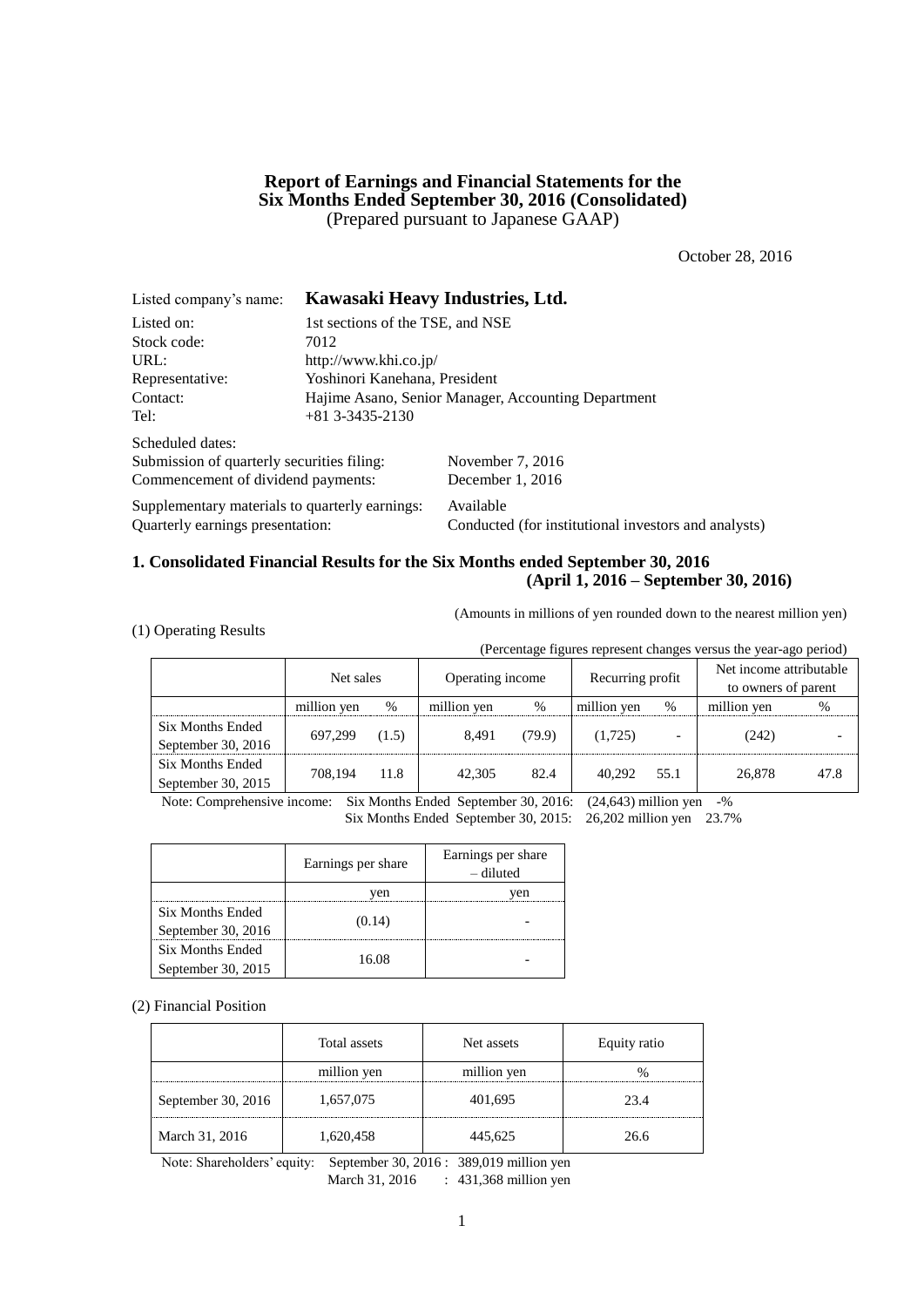## **2. Dividends**

|                                          | Dividend per share |               |              |               |           |  |  |  |
|------------------------------------------|--------------------|---------------|--------------|---------------|-----------|--|--|--|
|                                          | End of first       | End of second | End of third | End of fiscal |           |  |  |  |
| Record date or term                      | quarter            | quarter       | quarter      | vear          | Full year |  |  |  |
|                                          | ven                | ven           | yen          | ven           | ven       |  |  |  |
| Year ended<br>March 31, 2016             |                    | 5.00          |              | 7.00          | 12.00     |  |  |  |
| Year ending<br>March 31, 2017            |                    | 4.00          |              |               |           |  |  |  |
| Year ending March<br>31, 2017 (forecast) |                    |               |              | 2.00          | 6.00      |  |  |  |

Note: Revisions to the most recently announced dividend forecast: None

## **3. Forecast of Consolidated Earnings for the Year Ending March 31, 2017**

## **(April 1, 2016 – March 31, 2017)**

| (Percentage figures represent changes versus the year-ago period) |             |       |                  |        |                  |        |                                      |        |       |
|-------------------------------------------------------------------|-------------|-------|------------------|--------|------------------|--------|--------------------------------------|--------|-------|
| Net sales                                                         |             |       | Operating income |        |                  |        | Net income attributable Earnings per |        |       |
|                                                                   |             |       |                  |        | Recurring profit |        | to owners of parent                  |        | share |
|                                                                   | million yen | %     | million yen      | %      | million yen      | $\%$   | million yen                          | %      | yen   |
| Full year                                                         | 1,510,000   | (2.0) | 34,000           | (64.5) | 25,000           | (73.1) | 16,500                               | (64.1) | 9.87  |

Note: Revisions to the most recently announced earnings forecast: None

#### **Notes**

- 1) Changes affecting the status of material subsidiaries (scope of consolidation): None
- 2) Accounting procedures specific to preparation of quarterly consolidated financial statements: Yes

\*For further details, see "2. Summary Information (Notes) (2)Accounting procedures specific to preparation of quarterly consolidated financial statements" on page 10 in the Accompanying Materials.

3) Changes in accounting policies, changes in accounting estimates, and correction of errors

- (1) Changes in accounting policies in accord with revisions to accounting standards: None
- (2) Changes in accounting policies other than (1): None
- (3) Changes in accounting estimates: None
- (4) Correction of errors: None

4) Number of shares issued and outstanding (common stock)

(1) Number of shares issued as of period-end (including treasury stock)

| September 30, 2016: | 1,670,805,320 shares |
|---------------------|----------------------|
| March 31, 2016:     | 1,670,805,320 shares |

- (2) Number of shares held in treasury as of period-end September 30, 2016: 244,902 shares March 31, 2016: 228,992 shares
- (3) Average number of shares during respective periods Six months ended September 30, 2016: 1,670,570,074 shares Six months ended September 30, 2015: 1,670,601,905 shares

## **Quarterly review status**

This report is exempt from the quarterly review of accounts conducted in accord with Japan's Financial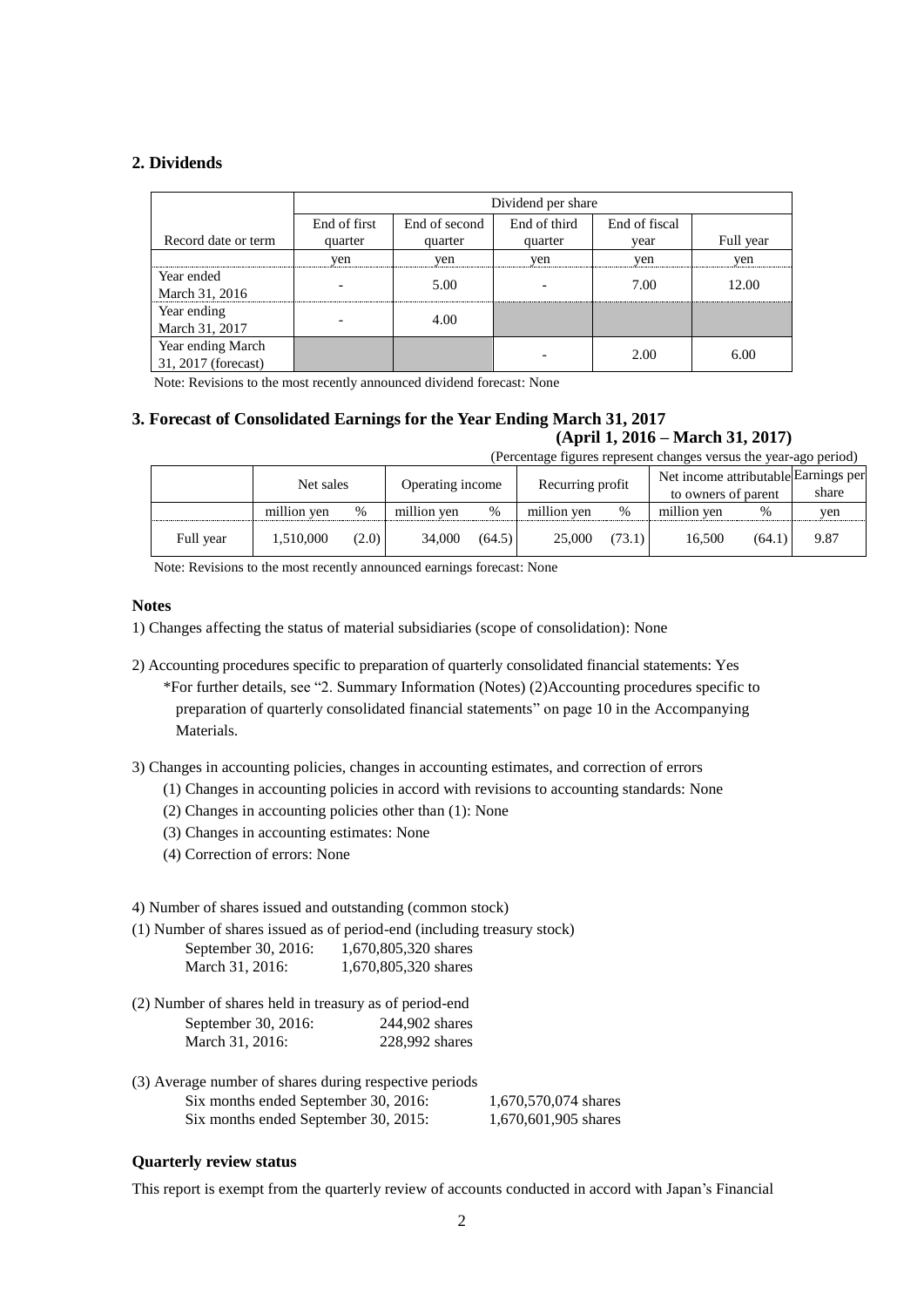Instruments and Exchange Act. As of this report's publication, the quarterly review of the quarterly financial results had not been completed.

## **Appropriate Use of Financial Forecasts and Other Important Matters**

#### *Forward-Looking Statements*

These materials contain various forward-looking statements and other forecasts regarding performance and other matters. Such statements are based on information available at the time of preparation, and do not mean that the Company promises to achieve these figures. Actual results may differ from those expressed or implied by forward-looking statements due to a range of factors. For assumptions underlying earnings forecasts and other information regarding the use of such forecasts, refer to "1. Qualitative Information and Financial Statements (3) Consolidated earnings outlook" on page 8 in the Accompanying Materials.

## *How to Obtain Supplementary Briefing Material on Quarterly Financial Results and Details of the Quarterly Financial Results Briefing*

The Company plans to conduct a briefing for institutional investors and analysts on Friday October 28, 2016, and to post the briefing material on quarterly financial results to be used for the briefing on TDnet and the Company's website simultaneously with the announcement of financial results.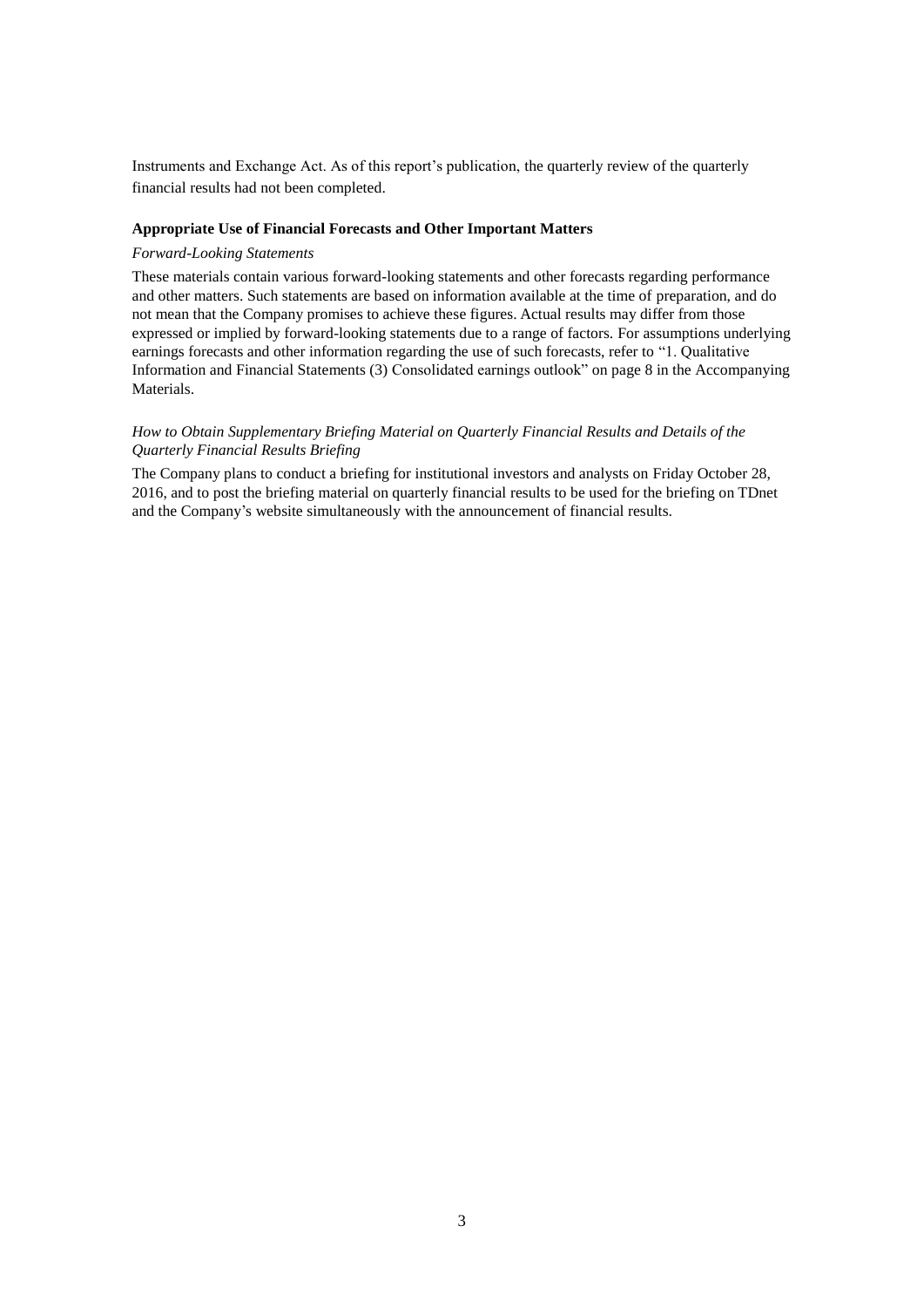## **Accompanying Materials – Contents**

| 1. Qualitative Information and Financial Statements                                              | 5  |
|--------------------------------------------------------------------------------------------------|----|
| (1) Consolidated operating results                                                               | 5  |
| (2) Consolidated financial position                                                              | 8  |
| (3) Consolidated earnings outlook                                                                | 8  |
| 2. Summary Information (Notes)                                                                   | 10 |
| (1) Changes affecting the status of material subsidiaries (scope of consolidation)               | 10 |
| (2) Accounting procedures specific to preparation of quarterly consolidated financial statements | 10 |
| (3) Changes in accounting policies, changes in accounting estimates, and correction of errors    | 10 |
| (4) Additional information                                                                       | 10 |
| 3. Consolidated Financial Statements                                                             | 11 |
| (1) Consolidated balance sheets                                                                  | 11 |
| (2) Consolidated statements of income and comprehensive income                                   | 13 |
| (Consolidated statements of income for the six months ended September 30, 2016)                  | 13 |
| (Consolidated statements of comprehensive income for the six months ended September 30, 2016)    | 13 |
| (3) Consolidated cash flow statements                                                            | 14 |
| (4) Notes on financial statements                                                                | 15 |
| (Notes on the going-concern assumption)                                                          | 15 |
| (Notes on significant changes in the amount of shareholders' equity)                             | 15 |
| (Related to consolidated statements of income)                                                   | 15 |
| (Segment information and others)                                                                 | 16 |
| 4. Supplementary Information                                                                     | 18 |
| (1) Orders and sales (consolidated)                                                              | 18 |
| (2) Net sales by geographic area (consolidated)                                                  | 19 |
| (3) Supplementary information on earnings forecasts for the fiscal year ending March 31, 2017    | 20 |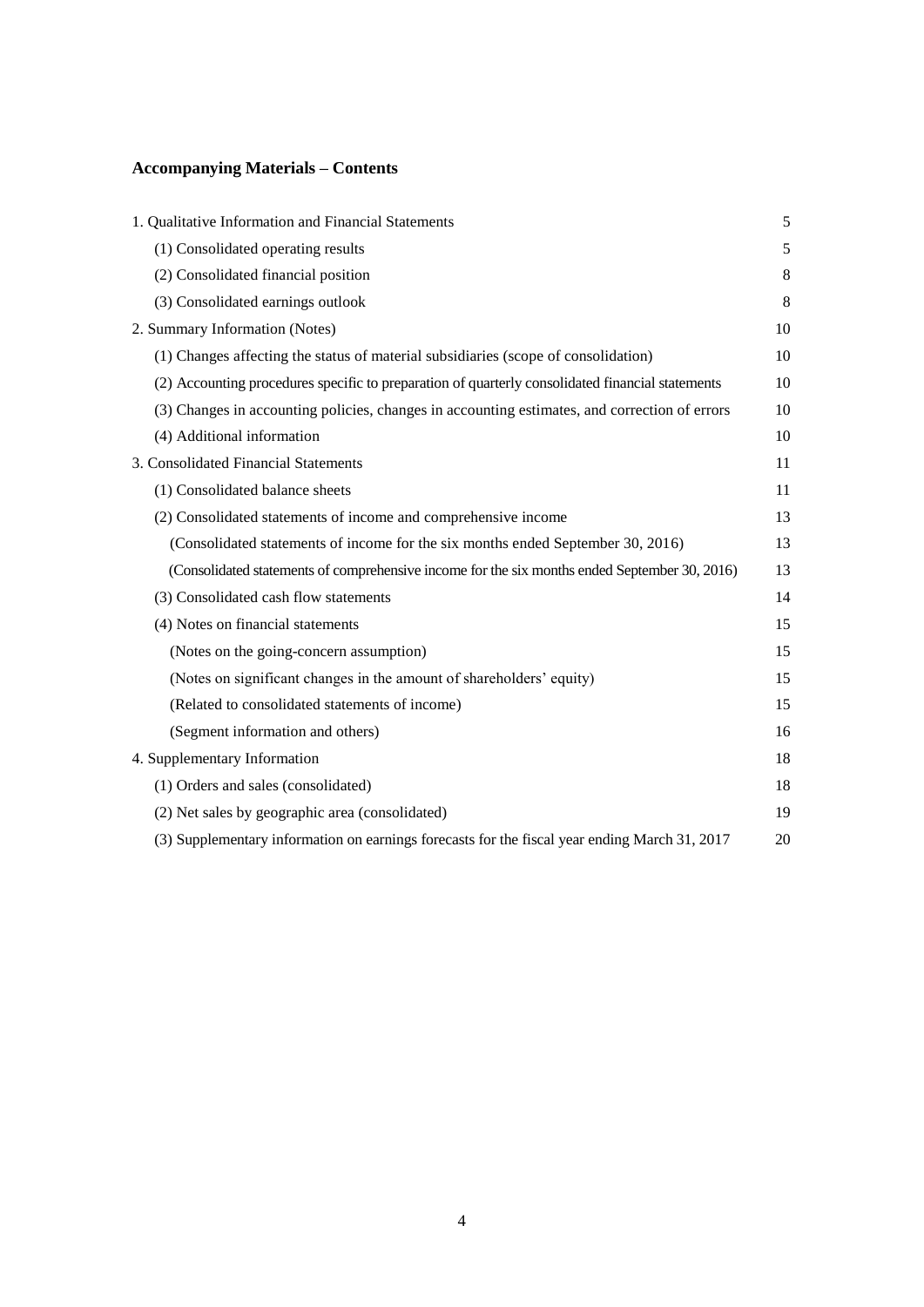#### **1. Qualitative Information and Financial Statements**

#### **(1) Consolidated operating results**

In the first six months of the fiscal year ending March 31, 2017, the global economy continues to grow modestly, with growth centered on the U.S. On the other hand, the global economy is relatively lacking in vigor due to languishing crude oil prices, and the economic slowdown in emerging countries and resource-rich countries, especially China. In addition, future economic prospects have become increasingly uncertain in conjunction with the international market turmoil caused by Brexit as well as concerns about Brexit's future negative impacts on the real economy. Going forward, these risks with the potential to drag down the global economy must continue to be watched.

The Japanese economy remains at a standstill due to the decline in external demand, lackluster personal consumption, and other factors. Going forward, the economy is expected to grow modestly overall due to steady improvement in the income and employment environments. However, it is difficult to foresee a return to a weakening yen situation, as was the case until the previous period, and there are concerns that an appreciation to under ¥100 to the U.S. dollar would negatively impact corporate earnings, particularly among exporters, and hurt business sentiment.

Amid such an operating environment, the Group's orders received in the fiscal first half declined versus the same period of the previous fiscal year, mainly in the Ship & Offshore Structure and Plant & Infrastructure segments. Overall, net sales in the fiscal first half were on par with the same period of the previous fiscal year, as the increase in sales in the Plant & Infrastructure segment was offset by the assignment of the construction machinery business during the same period of the previous fiscal year, and other factors. There was a decline in operating income due to a drop in profits in the Ship & Offshore Structure, Aerospace, Gas Turbine & Machinery, and other segments, leading to a recurring loss and a net loss attributable to owners of parent.

As a result, consolidated orders received declined ¥200.3 billion versus the same period of the previous fiscal year to ¥538.4 billion, consolidated sales were on par with the same period of the previous fiscal year at ¥697.2 billion, operating income declined ¥33.8 billion to ¥8.4 billion, recurring profit dropped ¥42.0 billion to a recurring loss of ¥1.7 billion, while net income attributable to owners of parent declined ¥27.1 billion to a net loss of ¥0.2 billion.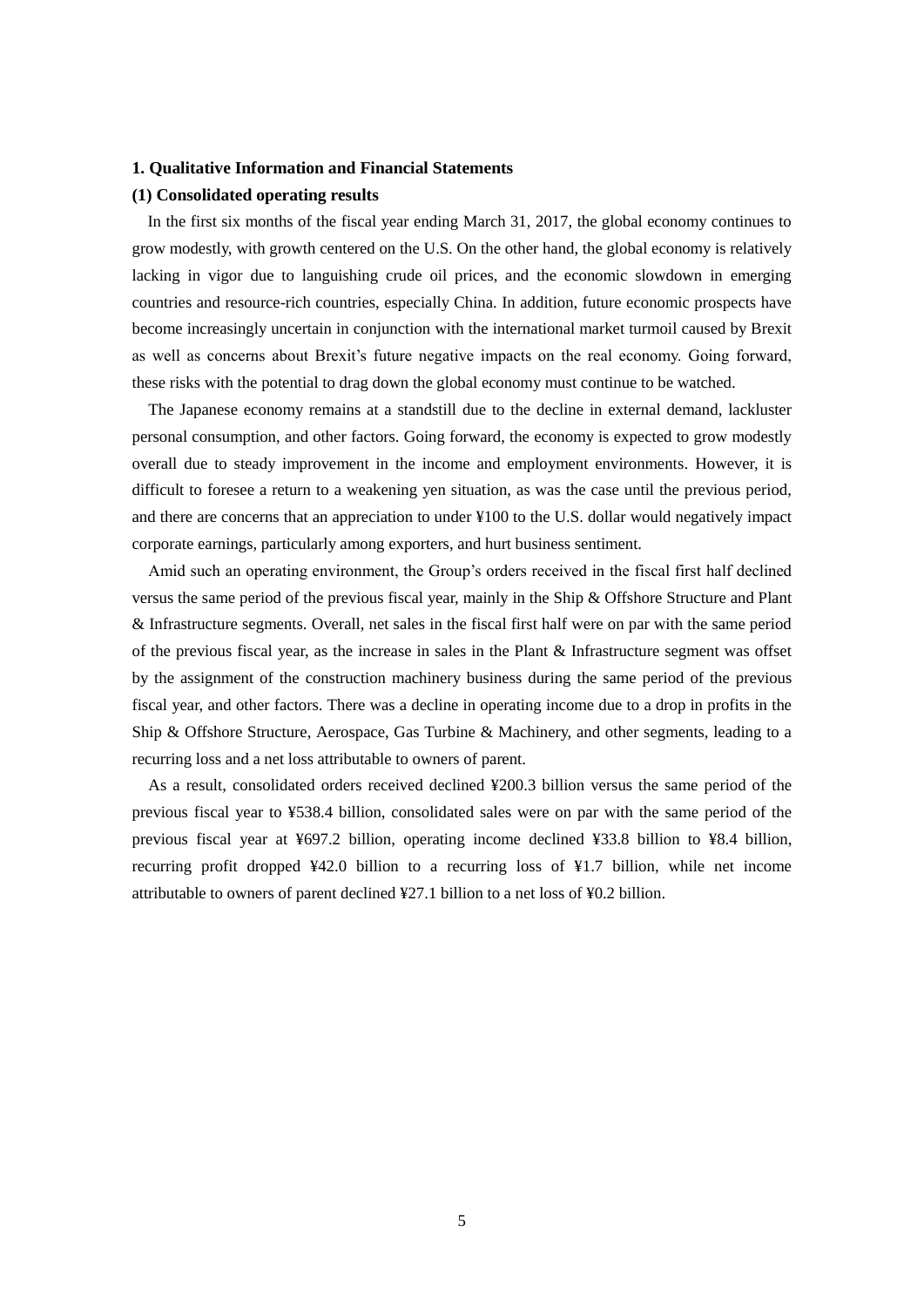Consolidated operating performance in the first half of fiscal year is summarized by segment below.

## **Segment Information**

|  | Segment net sales, operating income, and orders received (billion yen) |  |  |
|--|------------------------------------------------------------------------|--|--|
|  |                                                                        |  |  |

|                      |                          | Six months ended September 30 |                | Orders received |                  |              |                  |                          |         |  |
|----------------------|--------------------------|-------------------------------|----------------|-----------------|------------------|--------------|------------------|--------------------------|---------|--|
|                      | 2015(A)                  |                               | 2016(B)        |                 | Change $(B - A)$ |              | Six months ended |                          |         |  |
|                      |                          |                               |                |                 |                  |              |                  | September 30             |         |  |
|                      | Net                      | Operating                     | <b>Net</b>     | Operating       | Net              | Operating    | 2015             | 2016                     | Change  |  |
|                      | sales                    | income                        | sales          | income          | sales            | income       | (A)              | (B)                      | $(B-A)$ |  |
| Ship & Offshore      |                          |                               |                |                 |                  |              |                  |                          |         |  |
| Structure            | 51.8                     | (3.1)                         | 51.6           | (16.4)          | (0.2)            | (13.3)       | 67.4             | 8.6                      | (58.8)  |  |
| <b>Rolling Stock</b> | 62.7                     | 3.5                           | 62.3           | (0.6)           | (0.4)            | (4.1)        | 65.7             | 57.7                     | (8.0)   |  |
| Aerospace            | 166.8                    | 25.6                          | 168.9          | 20.1            | 2.1              | (5.5)        | 134.6            | 98.9                     | (35.7)  |  |
| Gas Turbine &        |                          |                               |                |                 |                  |              |                  |                          |         |  |
| Machinery            | 103.3                    | 8.1                           | 106.6          | 2.9             | 3.2              | (5.1)        | 115.8            | 102.6                    | (13.1)  |  |
| Plant &              |                          |                               |                |                 |                  |              |                  |                          |         |  |
| Infrastructure       | 55.8                     | 2.6                           | 78.5           | 1.7             | 22.7             | (0.9)        | 75.0             | 34.3                     | (40.7)  |  |
| Motorcycle &         |                          |                               |                |                 |                  |              |                  |                          |         |  |
| Engine               | 143.0                    | 0.5                           | 128.5          | (2.4)           | (14.4)           | (2.9)        | 143.0            | 128.5                    | (14.4)  |  |
| Precision            |                          |                               |                |                 |                  |              |                  |                          |         |  |
| Machinery            | 63.9                     | 3.8                           | 65.7           | 3.9             | 1.7              | $\mathbf{0}$ | 64.0             | 71.4                     | 7.3     |  |
| Other                | 60.5                     | 1.2                           | 34.9           | 1.3             | (25.6)           | $\Omega$     | 72.8             | 36.2                     | (36.6)  |  |
| Adjustments          | $\overline{\phantom{a}}$ | (0.3)                         | $\overline{a}$ | (2.0)           | $\frac{1}{2}$    | (1.7)        | $\overline{a}$   | $\overline{\phantom{a}}$ |         |  |
| Total                | 708.1                    | 42.3                          | 697.2          | 8.4             | (10.8)           | (33.8)       | 738.8            | 538.4                    | (200.3) |  |

Notes: 1. Net sales include only sales to external customers.

2. The Motorcycle & Engine segment's orders received are equal to its net sales as production is based mainly on estimated demand.

## **Ship & Offshore Structure**

Consolidated orders received fell ¥58.8 billion year on year to ¥8.6 billion, due to the drop in demand for newly-built ships.

Consolidated net sales were ¥51.6 billion, on par with the same period of the previous fiscal year.

Consolidated operating income declined ¥13.3 billion year on year to an operating loss of ¥16.4 billion, attributable to an increase in amount of allowance for doubtful accounts on trade receivables from the joint venture in Brazil, an increase in provision for losses on construction contracts resulting from the appreciation of the yen, an increase in costs, and other factors.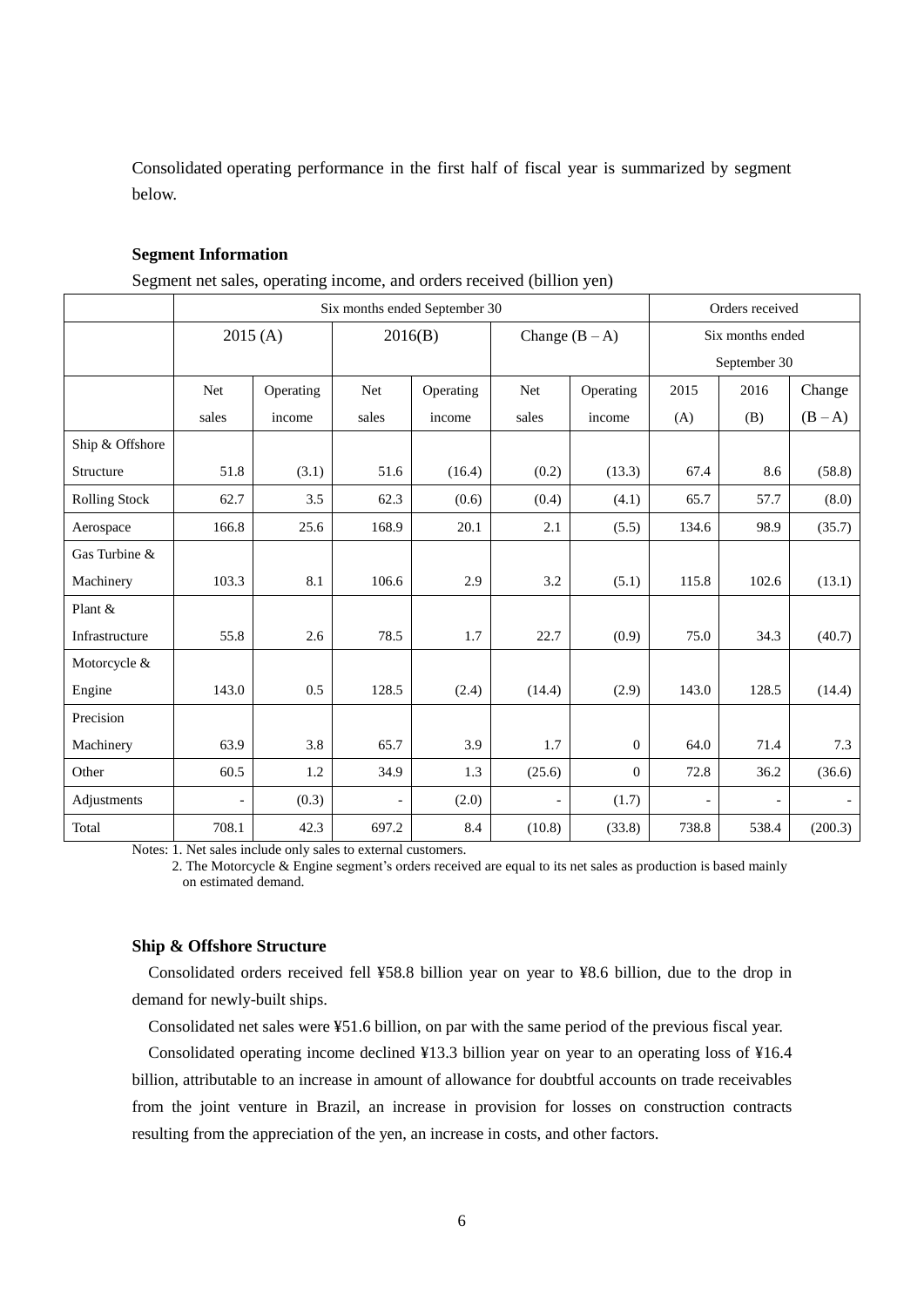#### **Rolling Stock**

Consolidated orders received declined ¥8.0 billion year on year to ¥57.7 billion, as a large order for North America was received in the same period of the previous fiscal year.

Consolidated net sales were on par with the same period of the previous fiscal year, as the increase in sales in the domestic market was offset by the impact of the yen's appreciation and a decline in sales in overseas markets.

Consolidated operating income declined ¥4.1 billion year on year to an operating loss of ¥0.6 billion. This result was due to the impact of the yen's appreciation, a decline in highly-profitable projects, higher costs, and other factors.

#### **Aerospace**

Consolidated orders received fell ¥35.7 billion year on year to ¥98.9 billion, due to the impact of the yen's appreciation, the decline in component parts for commercial aircraft, and other factors.

Consolidated net sales totaled ¥168.9 billion, which was on par with the previous fiscal year, due to the increase in sales to the Ministry of Defense, a continued high level of sales of component parts for commercial aircraft, and other factors, despite the impact of the yen's appreciation.

 Consolidated operating income decreased ¥5.5 billion year on year to ¥20.1 billion, due to the decline in profitability of component parts for commercial aircraft, and other factors.

#### **Gas Turbine & Machinery**

Consolidated orders received fell ¥13.1 billion year on year to ¥102.6 billion, due to the fact that concentrated orders were won for a commercial aircraft jet engine component part project we participated in during the same period of the previous year.

Consolidated net sales remained on par with the same period of the previous fiscal year at ¥106.6 billion, due to the increase in sales of commercial aircraft jet engine component parts, an increase in work on gas engine power generation systems, and other factors, despite the impact of the yen's appreciation.

Consolidated operating income fell ¥5.1 billion year over year to ¥2.9 billion, as a result of an increase in depreciation of development costs for a new project related to commercial aircraft jet engine component parts, and other factors.

#### **Plant & Infrastructure**

Consolidated orders received declined ¥40.7 billion year on year to ¥34.3 billion, as large orders, including municipal refuse incineration plants for the domestic market, were received in the same period of the previous fiscal year.

Consolidated net sales increased ¥22.7 billion year on year to ¥78.5 billion, due to an increase in construction work volume on a chemical plant for an overseas market.

Consolidated operating income decreased ¥0.9 billion year on year to ¥1.7 billion, due to the decline in profitability from increase of construction costs, despite of revenue growth.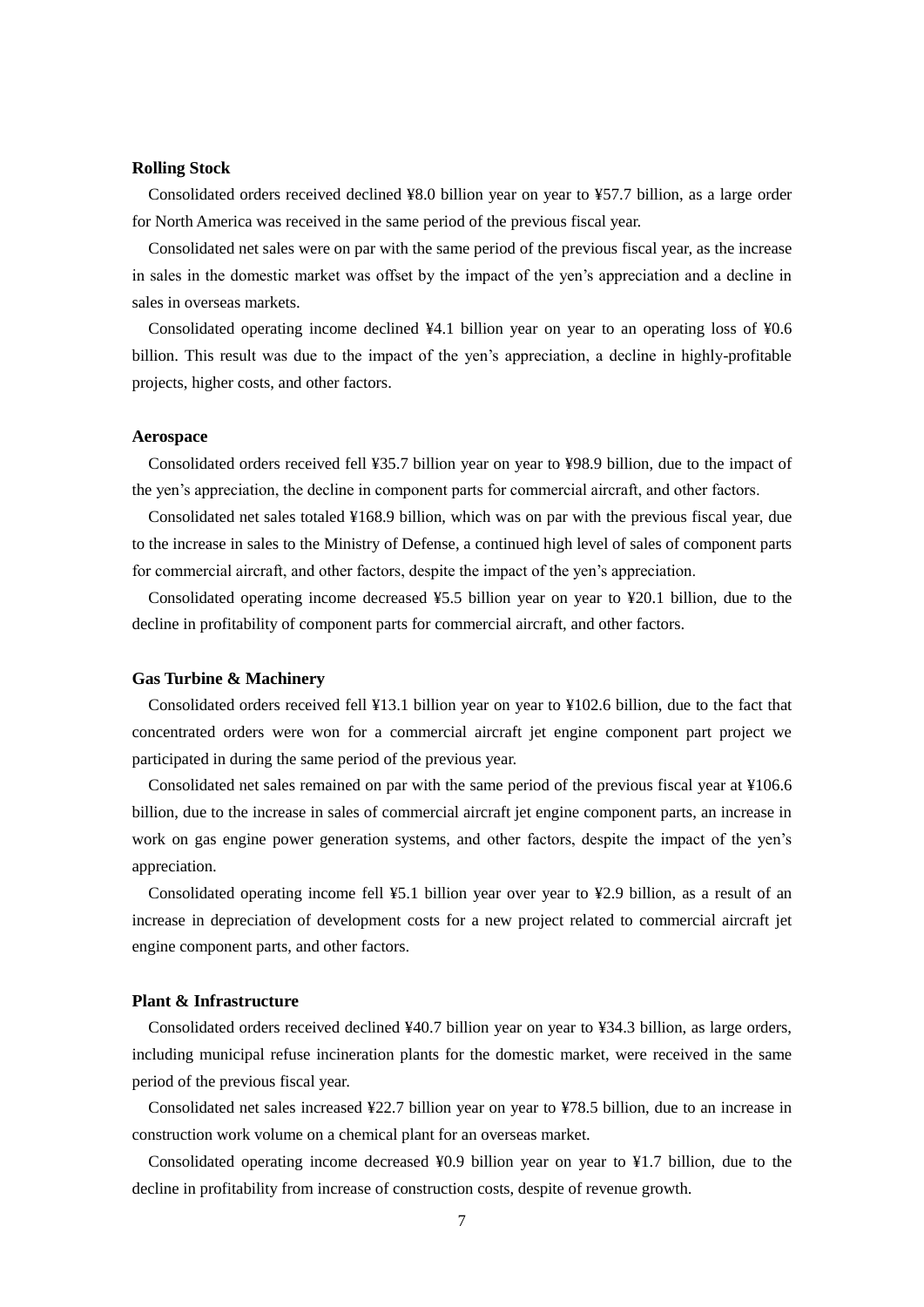#### **Motorcycle & Engine**

Consolidated net sales declined ¥14.4 billion year on year to ¥128.5 billion, due to the impact of the yen's appreciation, the decline in general-purpose gasoline engines, and other factors, despite the increase in sales of motorcycles and automobiles for developed countries.

 Consolidated operating income decreased ¥2.9 billion year on year to ¥2.4 billion operating loss, due to the drop in profit resulting from the decline in sales.

#### **Precision Machinery**

Consolidated orders received increased ¥7.3 billion year on year to ¥71.4 billion, due to the increase in hydraulic equipment, industrial robots and other factors.

Consolidated net sales totaled ¥65.7 billion yen on a level with the same period of the previous year.

Consolidated operating income was ¥3.9 billion yen on a level with the same period of the previous year.

#### **Other Operations**

Consolidated net sales fell ¥25.6 billion year on year to ¥34.9 billion, due to the assignment of the construction machinery business in the same period of the previous fiscal year.

Consolidated operating income was ¥1.3 billion yen on a level with the same period of the previous year.

#### **(2) Consolidated financial position**

At September 30, 2016, consolidated assets totaled ¥1,657.0 billion, an increase of ¥36.6 billion from March 31, 2016. This was attributable to an increase in trade receivables. Liabilities as of September 30, 2016, totaled ¥1,255.3 billion, a ¥80.5 billion increase versus March 31, 2016, due to the increase in commercial paper and other interest-bearing debt, despite the decline in trade payables. Interest-bearing debt increased ¥152.2 billion to ¥550.6 billion versus March 31, 2016. Net assets fell ¥43.9 billion to ¥401.6 billion versus March 31, 2016, due to the decline in foreign currency translation adjustments in conjunction with the yen's appreciation, dividend payments, and other factors.

#### **(3) Consolidated earnings outlook**

The business environment surrounding the Group remains uncertain, as despite the fact that the U.S. has maintained its firm economic recovery, there are concerns about U.S. monetary policy and the outcome of the presidential election in November, along with worries about the economic slowdown in emerging countries as well as crude oil price movements. Given this kind of environment, the Company has decided to spend more time analyzing the future outlook.

Consequently, the Company has left its earnings forecasts for the fiscal year ending March 31,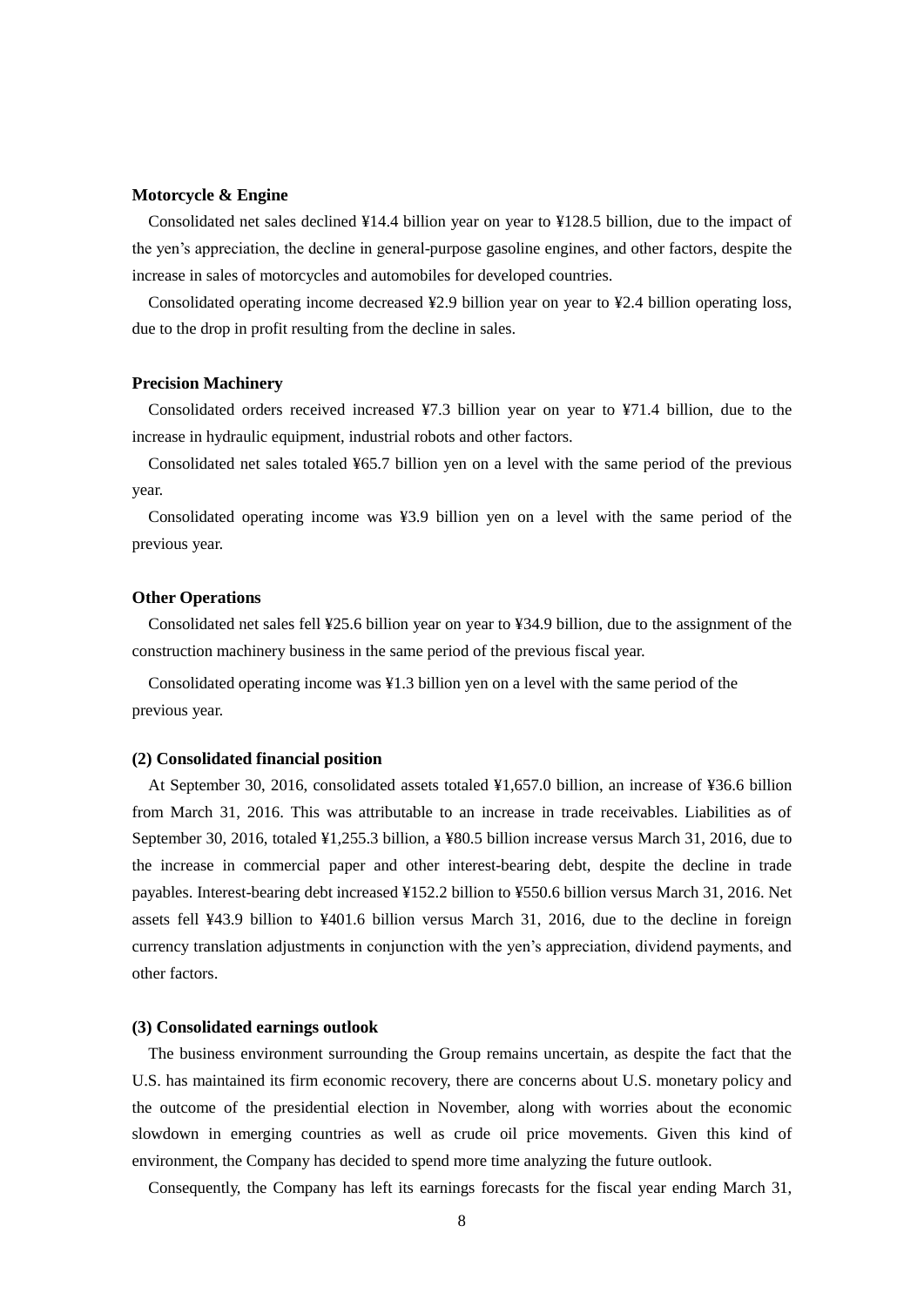2017, unchanged from the values previously announced on September 30, 2016. Furthermore, the Company expects consolidated orders received of ¥1,390 billion, ROIC of 3.8%, and ROE of 3.9%.

The Company's earnings forecasts assume exchange rates of ¥102 to the US dollar and ¥114 to the euro.

## *Note regarding consolidated earnings outlook*

The above earnings outlook is based on information available at the time of preparation, and includes risks and uncertainties. We therefore discourage making investment decisions depending solely on this outlook. Actual earnings may differ materially from this outlook, due to a variety of important factors stemming from changes the external environment and/or the Company's internal environment. Important factors that impact actual operating performance include, but are not limited to, the economic situation surrounding the Company's scope of business, foreign exchange rates, in particular the yen/dollar exchange rate, tax codes and other regulatory system-related issues.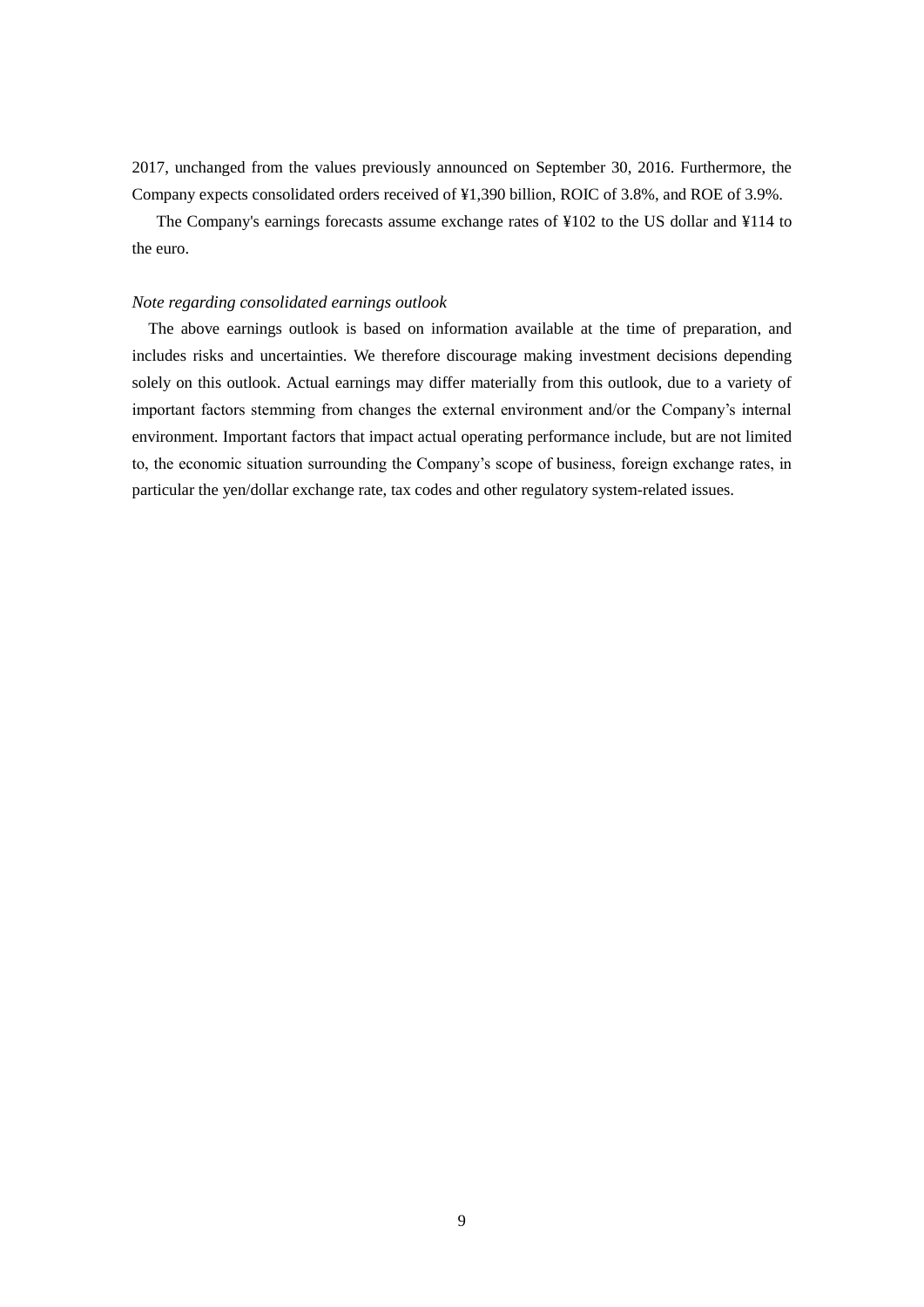## **2. Summary Information (Notes)**

## **(1) Changes affecting the status of material subsidiaries (scope of consolidation)**

Not applicable.

## **(2) Accounting procedures specific to preparation of quarterly consolidated financial statements**

The Company calculates tax expense by rationally estimating its effective tax rate after application of deferred-tax accounting to pretax net income for the fiscal year, which includes the second quarter under review, and multiplying quarterly pretax net income by said estimated effective tax rate. If unable to use the estimated effective tax rate, the Company calculates tax expense by multiplying the statutory effective tax rate by quarterly pretax net income adjusted to reflect material differences other than temporary differences.

Income taxes are reported inclusive of income tax adjustments.

## **(3) Changes in accounting policies, changes in accounting estimates, and correction of errors** Not applicable.

## **(4) Additional information**

(Application of the Implementation Guidance on Recoverability of Deferred Tax Assets)

The Implementation Guidance on Recoverability of Deferred Tax Assets (ASBJ Guidance No. 26, March 28, 2016) has been applied starting with the first quarter ended June 30, 2016.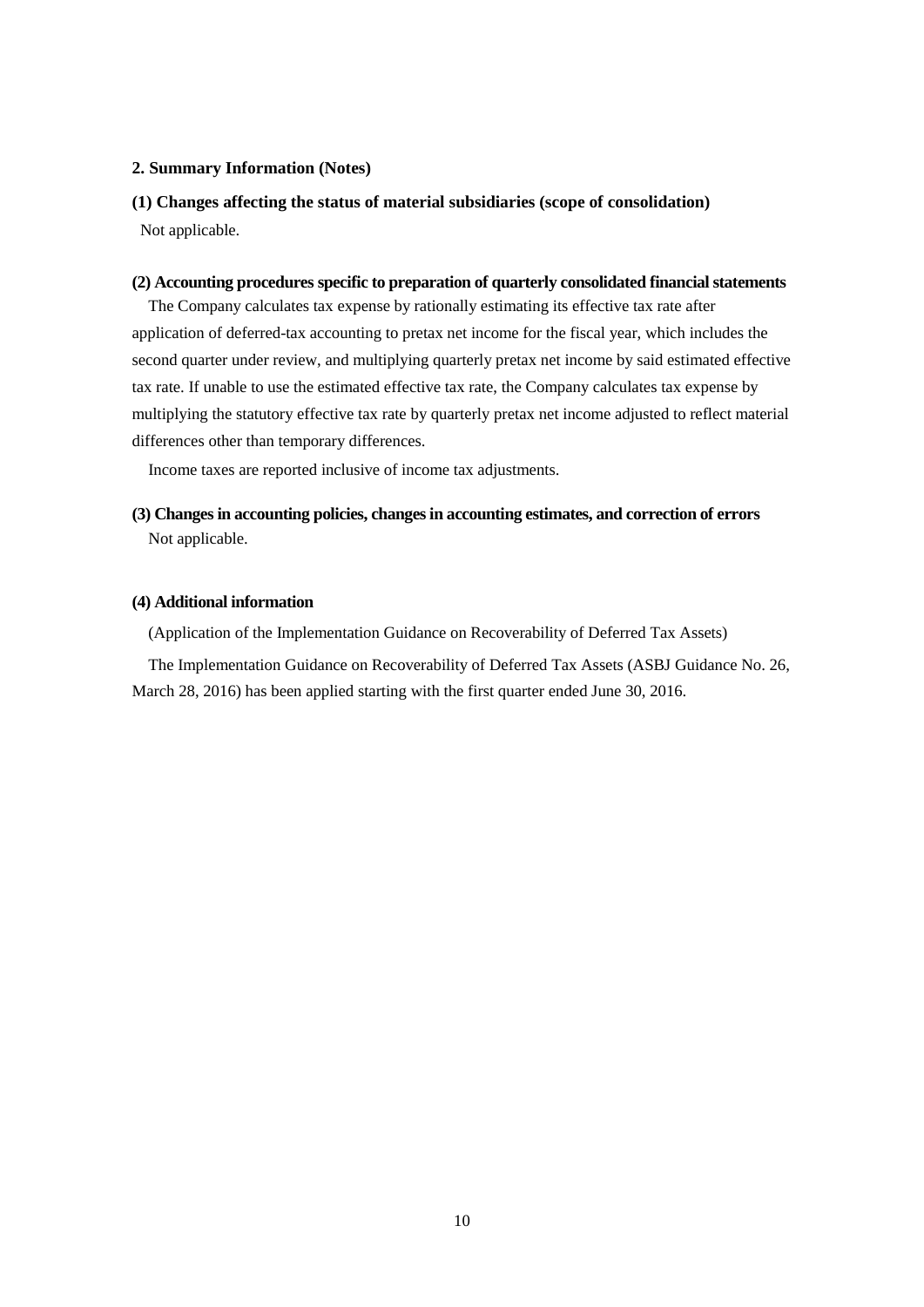## **3. Consolidated Financial Statements**

## **(1) Consolidated balance sheets**

|                                                | Million yen    |                    |  |
|------------------------------------------------|----------------|--------------------|--|
|                                                | As of          | As of              |  |
|                                                | March 31, 2016 | September 30, 2016 |  |
| <b>Assets</b>                                  |                |                    |  |
| Current assets                                 |                |                    |  |
| Cash on hand and in banks                      | 42,157         | 39,473             |  |
| Trade receivables                              | 381,339        | 430,066            |  |
| Merchandise and finished products              | 57,092         | 51,353             |  |
| Work in process                                | 324,915        | 334,684            |  |
| Raw materials and supplies                     | 110,956        | 110,478            |  |
| Other                                          | 104,019        | 96,342             |  |
| Allowance for doubtful receivables             | (2,578)        | (2,161)            |  |
| Total current assets                           | 1,017,903      | 1,060,239          |  |
| Fixed assets                                   |                |                    |  |
| Net property, plant and equipment              | 436,557        | 443,763            |  |
| Intangible assets                              | 15,475         | 14,623             |  |
| Investments and other assets                   |                |                    |  |
| Other                                          | 160,423        | 151,648            |  |
| Allowance for doubtful receivables             | (9,902)        | (13, 198)          |  |
| Total investments and other assets             | 150,521        | 138,449            |  |
| Total fixed assets                             | 602,554        | 596,835            |  |
| <b>Total assets</b>                            | 1,620,458      | 1,657,075          |  |
|                                                |                |                    |  |
| <b>Liabilities</b>                             |                |                    |  |
| <b>Current liabilities</b>                     |                |                    |  |
| Trade payables                                 | 233,979        | 204,313            |  |
| Electronically recorded obligations-operating  | 87,798         | 87,385             |  |
| Short-term debt                                | 105,891        | 112,083            |  |
| Income taxes payable                           | 10,889         | 4,624              |  |
| Accrued bonuses                                | 25,138         | 18,268             |  |
| Provision for product warranties               | 12,642         | 11,365             |  |
| Provision for losses on construction contracts | 7,926          | 16,557             |  |
| Advances from customers                        | 170,454        | 146,779            |  |
| Other                                          | 112,990        | 255,436            |  |
| Total current liabilities                      | 767,711        | 856,814            |  |
|                                                |                |                    |  |
| Long-term liabilities                          |                |                    |  |
| Bonds payable                                  | 120,000        | 130,000            |  |
| Long-term debt                                 | 160,809        | 146,732            |  |
| Provision for environmental measures           | 1,693          | 1,204              |  |
| Net defined benefit liability                  | 90,789         | 88,788             |  |
| Other                                          | 33,828         | 31,840             |  |
| Total long-term liabilities                    | 407,120        | 398,565            |  |
| <b>Total liabilities</b>                       | 1,174,832      | 1,255,379          |  |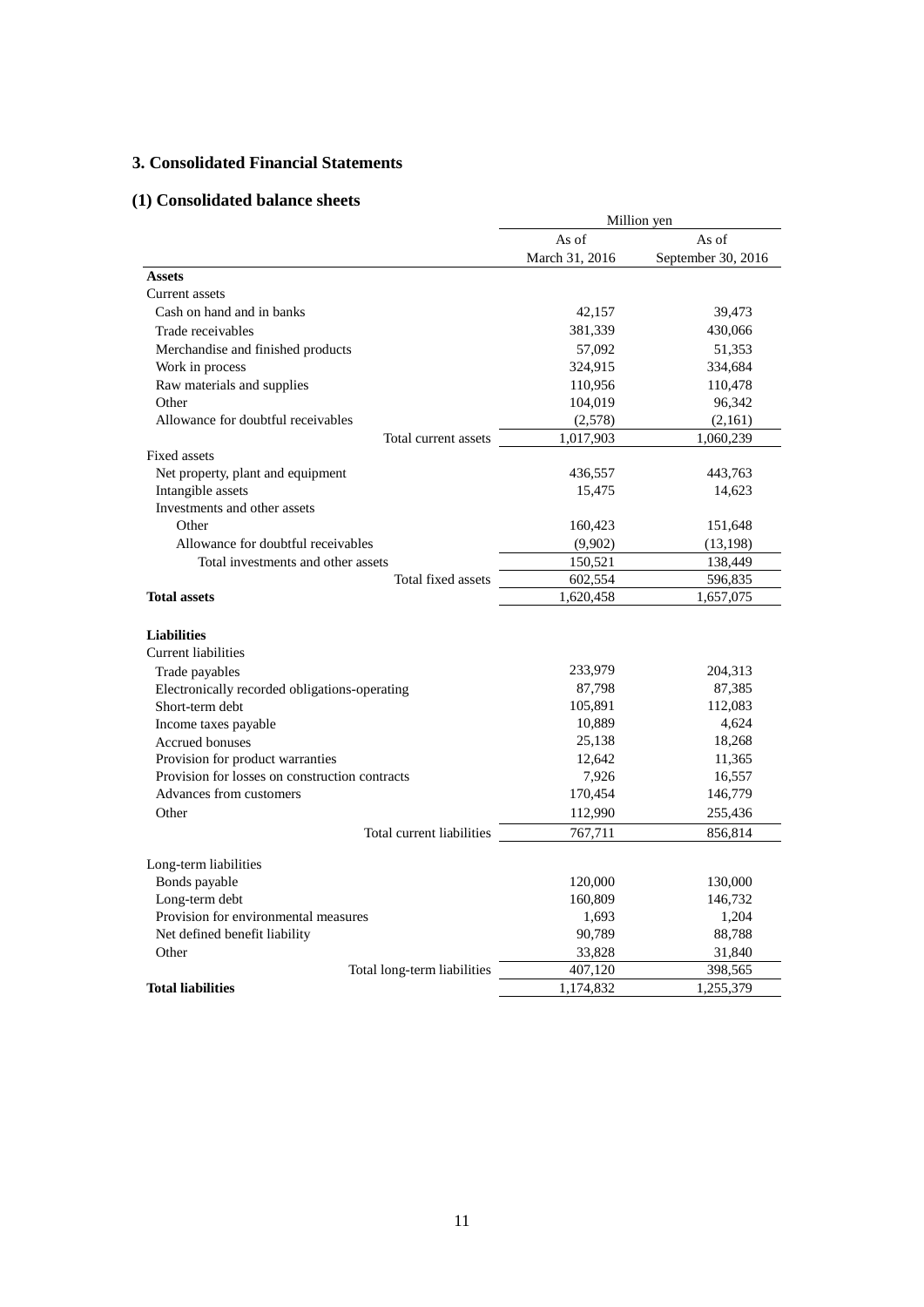| <b>Net assets</b>                            |           |           |
|----------------------------------------------|-----------|-----------|
| Shareholders' equity                         |           |           |
| Common stock                                 | 104,484   | 104,484   |
| Capital surplus                              | 54,394    | 54,394    |
| Retained earnings                            | 279,627   | 261,001   |
| Treasury stock                               | (86)      | (91)      |
| Total shareholders' equity                   | 438.419   | 419,788   |
| Accumulated other comprehensive income       |           |           |
| Net unrealized gains (losses) on securities  | 2,705     | 2,256     |
| Deferred gains (losses) on hedges            | 692       | 1,391     |
| Foreign currency translation adjustment      | 8.990     | (16,949)  |
| Remeasurements of defined benefit plans      | (19, 439) | (17, 466) |
| Total accumulated other comprehensive income | (7,051)   | (30, 768) |
| Non-controlling interests                    | 14,257    | 12,675    |
| <b>Total net assets</b>                      | 445.625   | 401,695   |
| Total liabilities and net assets             | 1,620,458 | 1,657,075 |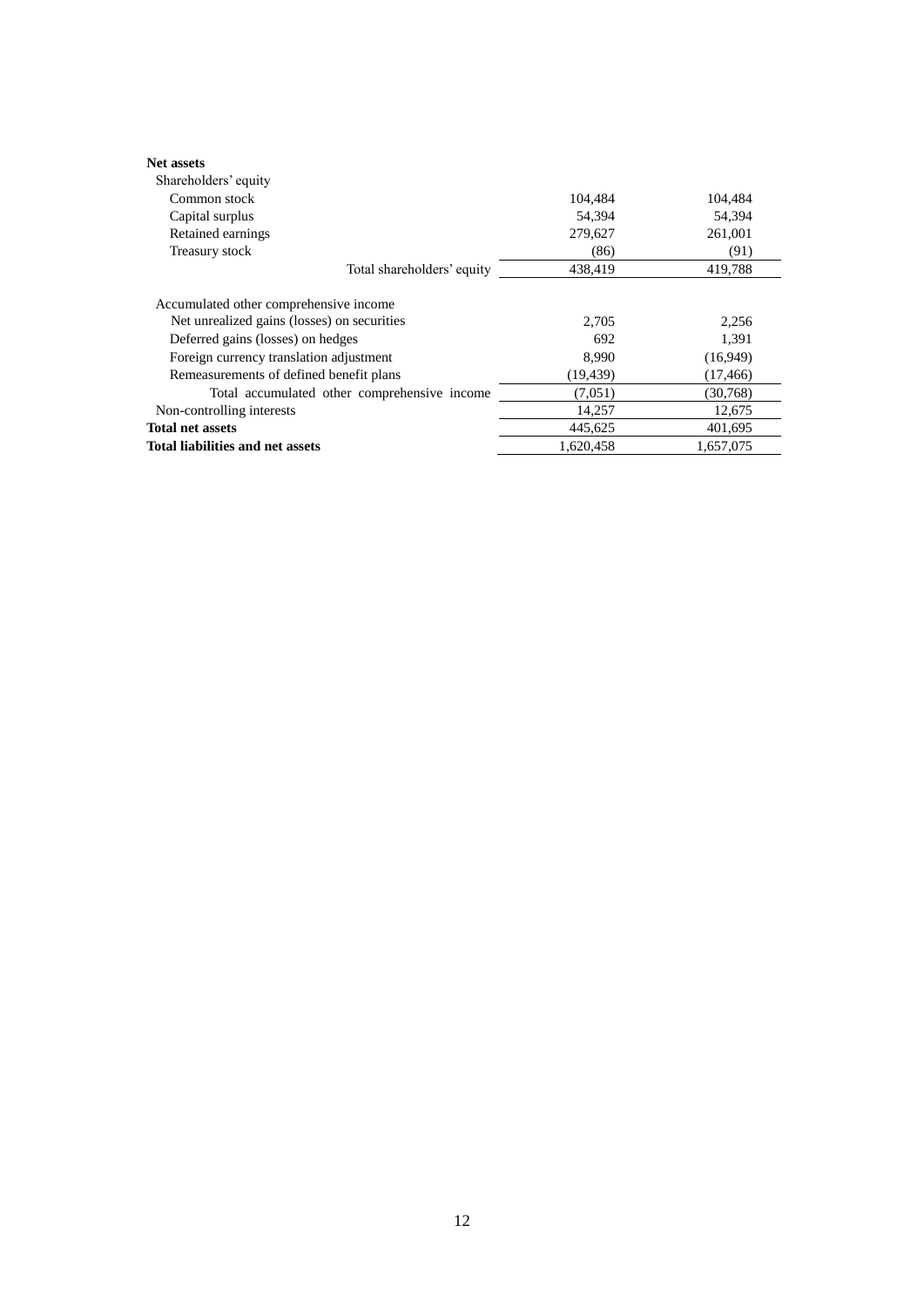## **(2) Consolidated statements of income and comprehensive income**

## **Consolidated statements of income**

|                                                                                             | Million yen                            |                                        |
|---------------------------------------------------------------------------------------------|----------------------------------------|----------------------------------------|
|                                                                                             | Six months ended<br>September 30, 2015 | Six months ended<br>September 30, 2016 |
| Net sales                                                                                   | 708,194                                | 697,299                                |
| Cost of sales                                                                               | 575,215                                | 595,267                                |
| Gross profit                                                                                | 132,978                                | 102,031                                |
| Selling, general and administrative expenses                                                |                                        |                                        |
| Salaries and benefits                                                                       | 25,858                                 | 25,047                                 |
| R&D expenses                                                                                | 19,208                                 | 20,671                                 |
| Other                                                                                       | 45,605                                 | 47,820                                 |
| Total selling, general and administrative expenses                                          | 90,672                                 | 93,539                                 |
| Operating income                                                                            | 42,305                                 | 8,491                                  |
| Non-operating income                                                                        |                                        |                                        |
| Interest income                                                                             | 348                                    | 378                                    |
| Dividend income                                                                             | 178                                    | 171                                    |
| Share of profit of entities accounted for using equity method                               | 1,348                                  | 2,945                                  |
| Gain on sale of fixed assets                                                                | $(*1)1,376$                            | $(*1)782$                              |
| Other                                                                                       | 2,392                                  | 1,202                                  |
| Total non-operating income                                                                  | 5,644                                  | 5,480                                  |
| Non-operating expenses                                                                      |                                        |                                        |
| Interest expense                                                                            | 1,857                                  | 1,433                                  |
| Foreign exchange loss, net                                                                  | 4,552                                  | 10,666                                 |
| Other                                                                                       | 1,247                                  | 3,598                                  |
| Total non-operating expenses                                                                | 7,657                                  | 15,698                                 |
| Recurring profit(loss)                                                                      | 40,292                                 | (1,725)                                |
| Extraordinary income                                                                        |                                        |                                        |
| Gain on sale of fixed assets                                                                |                                        | $(*2)2,202$                            |
| Total extraordinary income                                                                  |                                        | 2,202                                  |
| Income before income taxes                                                                  | 40,292                                 | 476                                    |
| Income taxes                                                                                | 12,466                                 | (16)                                   |
| Net income                                                                                  | 27,826                                 | 493                                    |
| Net income attributable to non-controlling interests                                        | 948                                    | 736                                    |
| Net income attributable to owners of parent<br>or Net loss attributable to owners of parent | 26,878                                 | (242)                                  |

## **Consolidated statements of comprehensive income**

|                                                                                      | Millions of yen                        |                                        |  |
|--------------------------------------------------------------------------------------|----------------------------------------|----------------------------------------|--|
|                                                                                      | Six months ended<br>September 30, 2015 | Six months ended<br>September 30, 2016 |  |
| Net income                                                                           | 27,826                                 | 493                                    |  |
| Other comprehensive income                                                           |                                        |                                        |  |
| Net unrealized gains (losses) on securities                                          | (808)                                  | (458)                                  |  |
| Deferred gains (losses) on hedges                                                    | 1,129                                  | 729                                    |  |
| Foreign currency translation adjustment                                              | (3,633)                                | (15,623)                               |  |
| Remeasurements of defined benefit plans                                              | 699                                    | 1,999                                  |  |
| Share of other comprehensive income of entities accounted for<br>using equity method | 988                                    | (11, 784)                              |  |
| Total other comprehensive income                                                     | (1,623)                                | (25, 137)                              |  |
| Comprehensive Income attributable to:                                                | 26,202                                 | (24, 643)                              |  |
| Owners of parent                                                                     | 25,506                                 | (23,959)                               |  |
| Non-controlling interests                                                            | 695                                    | (683)                                  |  |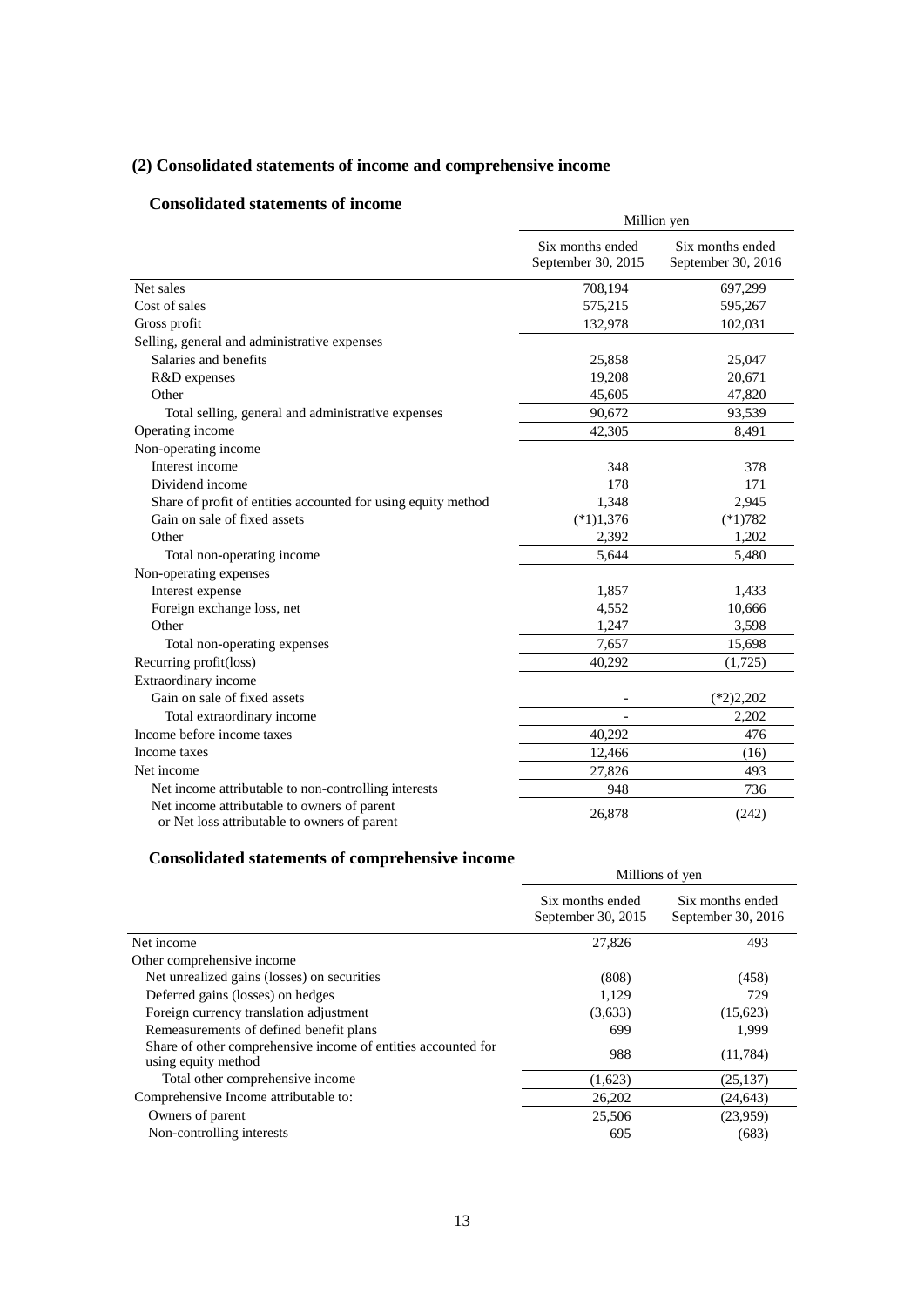## **(3) Consolidated cash flow statements**

|                                                                       | Million yen                            |                                        |  |
|-----------------------------------------------------------------------|----------------------------------------|----------------------------------------|--|
|                                                                       | Six months ended<br>September 30, 2015 | Six months ended<br>September 30, 2016 |  |
| Cash flows from operating activities                                  |                                        |                                        |  |
| Income before income taxes                                            | 40,292                                 | 476                                    |  |
| Depreciation and amortization                                         | 24,087                                 | 25,121                                 |  |
| Increase (decrease) in allowance for doubtful receivables             | (554)                                  | 3,077                                  |  |
| Increase (decrease) in accrued bonuses                                | (7,369)                                | (6,794)                                |  |
| Increase (decrease) in provision for product warranties               | 727                                    | (1,034)                                |  |
| Increase (decrease) in provision for losses on construction contracts | 1,259                                  | 8,685                                  |  |
| Increase (decrease) in provision for environmental measures           | (320)                                  | (491)                                  |  |
| Increase (decrease) in net defined benefit liability                  | (431)                                  | 1,970                                  |  |
| Interest and dividend income                                          | (526)                                  | (549)                                  |  |
| Interest expense                                                      | 1,857                                  | 1,433                                  |  |
| Share of (profit) loss of entities accounted for using equity method  | (1,348)                                | (2,945)                                |  |
| (Gain) loss on sale of property, plant, and equipment                 | (1,376)                                | (2,984)                                |  |
| (Increase) decrease in trade receivables                              | (8,601)                                | (58, 251)                              |  |
| (Increase) decrease in inventories                                    | (47,993)                               | (16,045)                               |  |
| Increase (decrease) in trade payables                                 | (48,256)                               | (26, 623)                              |  |
| (Increase) decrease in advance payments                               | (5,927)                                | 3,945                                  |  |
| Increase (decrease) in advances received from customers               | (4, 418)                               | (21,022)                               |  |
| (Increase) decrease in other current assets                           | (3,042)                                | 2,671                                  |  |
| Increase (decrease) in other current liabilities                      | (17,015)                               | (17, 154)                              |  |
| Other                                                                 | (2,388)                                | 477                                    |  |
| Subtotal                                                              | (81, 346)                              | (106, 036)                             |  |
| Cash received for interest and dividends                              | 785                                    | 576                                    |  |
| Cash paid for interest                                                | (1,886)                                | (1, 432)                               |  |
| Cash paid for income taxes                                            | (18, 445)                              | (10, 354)                              |  |
| Net cash provided by operating activities                             | (100, 893)                             | (117, 247)                             |  |
| Cash flows from investing activities                                  |                                        |                                        |  |
| Acquisition of property, plant, equipment and intangible assets       | (40,251)                               | (33,752)                               |  |
| Proceeds from sales of property, plant, equipment and intangible      |                                        |                                        |  |
| assets                                                                | 901                                    | 4,200                                  |  |
| Acquisition of investments in securities                              | (38)                                   | (610)                                  |  |
| Proceeds from sales of investments in securities                      | 675                                    | 165                                    |  |
| Acquisition of investments in subsidiaries and affiliate              | (1,601)                                | (625)                                  |  |
| Net decrease (increase) in short-term loans receivable                | (144)                                  | (338)                                  |  |
| Payments of long-term loans receivable                                | (60)                                   | (40)                                   |  |
| Proceeds from collection of long-term loans receivable                | 45                                     | 31                                     |  |
| Other                                                                 | (248)                                  | (650)                                  |  |
| Net cash used for investing activities                                | (40, 722)                              | (31, 618)                              |  |
| Cash flows from financing activities                                  |                                        |                                        |  |
| Increase (decrease) in short-term debt, net                           | 143,079                                | 151,460                                |  |
| Proceeds from long-term debt                                          | 8,500                                  | 4,503                                  |  |
| Repayment of long-term debt                                           | (13,856)                               | (9,338)                                |  |
| Proceeds from issuance of bonds                                       | 20,000                                 | 20,000                                 |  |
| Redemption of bonds payable                                           | (10,000)                               | (10,000)                               |  |
| Cash dividends paid                                                   | (11,680)                               | (11,674)                               |  |
| Cash dividends paid to non-controlling interests                      | (625)                                  | (443)                                  |  |
| Other                                                                 | 106                                    | (570)                                  |  |
| Net cash used for financing activities                                | 135,523                                | 143,936                                |  |
| Effect of exchange rate changes                                       | 77                                     | 3,223                                  |  |
| Net increase (decrease) in cash and cash equivalents                  | (6,013)                                | (1,705)                                |  |
| Cash and cash equivalents at beginning of period                      | 47,721                                 | 37,832                                 |  |
| Increase (decrease) in cash and cash equivalents due to changes of    |                                        |                                        |  |
| consolidation period of subsidiaries                                  | (1)                                    |                                        |  |
| Decrease in cash and cash equivalents resulting from exclusion of     |                                        |                                        |  |
| subsidiaries from consolidation                                       |                                        | (438)                                  |  |
| Cash and cash equivalents at end of period                            | 41,706                                 | 35,689                                 |  |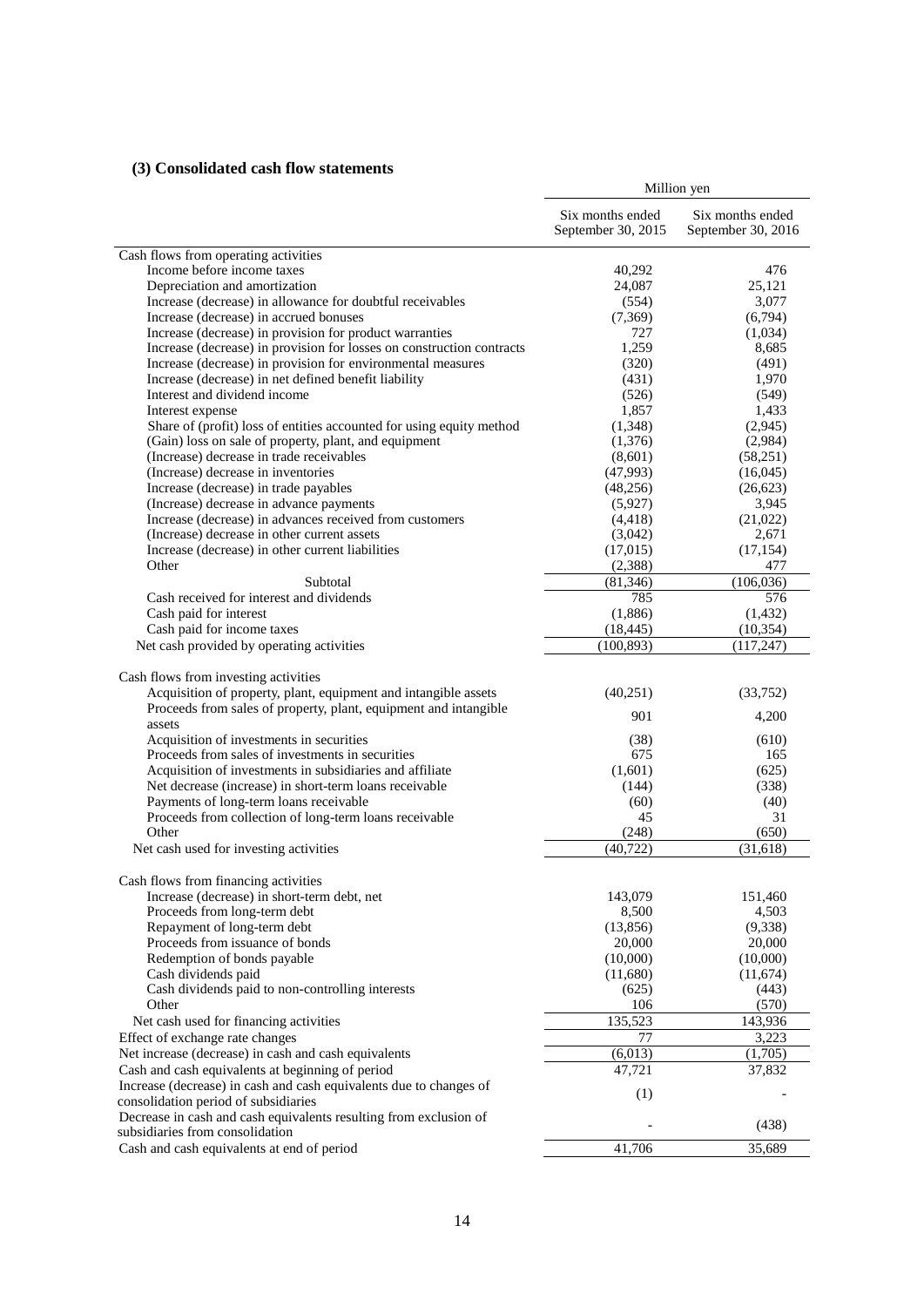## **(4) Notes on financial statements**

*Notes on the going-concern assumption* 

Not applicable.

*Notes on significant changes in the amount of shareholders' equity* Not applicable.

*Related to consolidated statements of income*

(1\*)Gain on sale of fixed assets

Six months ended September 30, 2015 (April 1, 2015 – September 30, 2015)

Realized gains of deferred revenue in conjunction with the sale-and-leaseback related to fixed assets of a North American subsidiary.

Six months ended September 30, 2016 (April 1, 2016 – September 30, 2016)

Realized gains of deferred revenue in conjunction with the sale-and-leaseback related to fixed assets of a North American subsidiary.

(2\*)Gain on sale of fixed assets

Six months ended September 30, 2016 (April 1, 2016 – September 30, 2016)

In conjunction with the sale of the land and building of the Company's Tokyo office.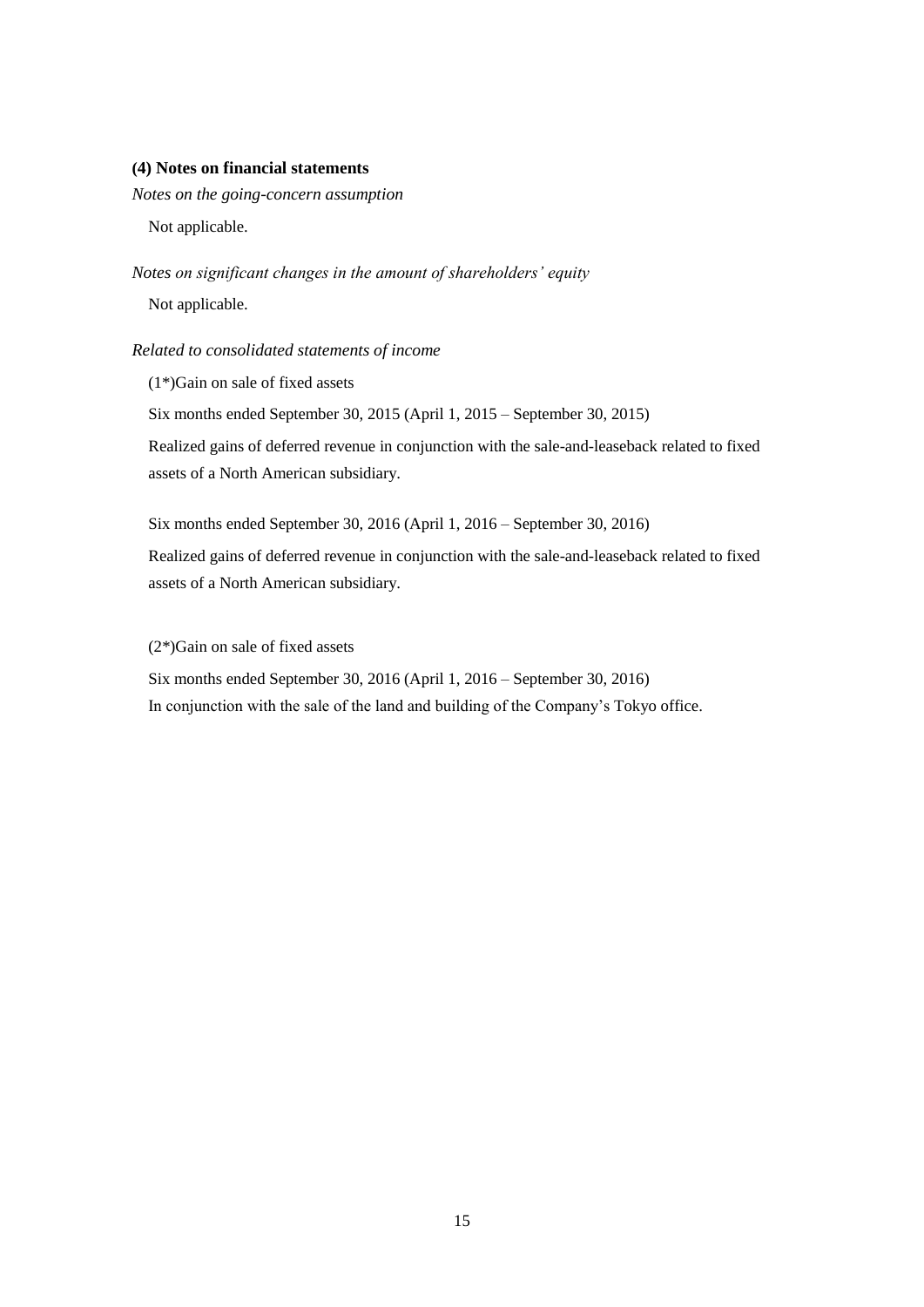## *Segment information and others*

## *Segment information*

## 1. Six months ended September 30, 2015(April 1, 2015– September 30, 2015)

(1) Sales and income (loss) by reportable segment

|                            |                |                       |             | Million yer                |
|----------------------------|----------------|-----------------------|-------------|----------------------------|
|                            | External sales | Intersegment<br>sales | Total sales | Operating<br>income (loss) |
| Ship & Offshore Structure  | 51,861         | 1,657                 | 53,518      | (3,115)                    |
| <b>Rolling Stock</b>       | 62.769         | 1.083                 | 63.852      | 3.525                      |
| Aerospace                  | 166,805        | 664                   | 167,470     | 25,676                     |
| Gas Turbine & Machinery    | 103,375        | 6,864                 | 110,240     | 8,171                      |
| Plant & Infrastructure     | 55,834         | 7.576                 | 63.410      | 2,669                      |
| Motorcycle & Engine        | 143,055        | 395                   | 143.450     | 510                        |
| <b>Precision Machinery</b> | 63,948         | 6,584                 | 70,532      | 3,876                      |
| Other                      | 60,543         | 17,750                | 78,294      | 1,299                      |
| Reportable segment total   | 708.194        | 42,576                | 750,770     | 42.613                     |
| Adjustments*1              |                | (42,576)              | (42,576)    | (308)                      |
| Consolidated total         | 708,194        |                       | 708.194     | 42.305                     |

Notes: 1. Breakdown of adjustments:

| $-$                       | Million yen |
|---------------------------|-------------|
| Income                    | Amount      |
| Intersegment transactions | (68         |
| Corporate expenses*       | (239        |
| Total                     | 30٪         |

\*Corporate expenses mainly comprise general and administrative expenses not attributed to reportable segments.

2. Segment income adjustments are based on operating income reported on the consolidated statements of income for the corresponding period.

(2) Impairment loss on fixed assets and goodwill by reportable segment

Not applicable.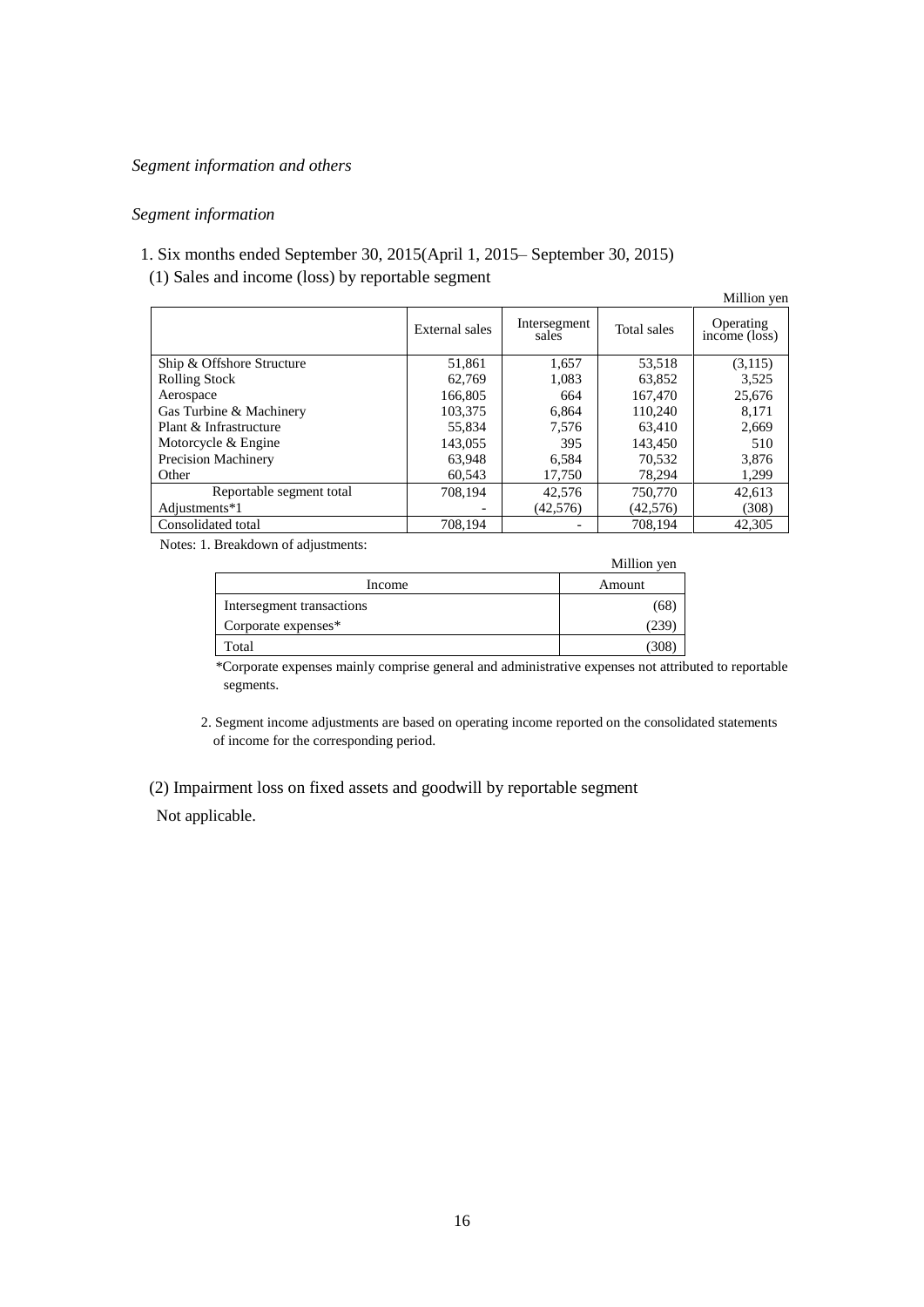## 2. Six months ended September 30, 2016 (April 1, 2016 – September 30, 2016) (1) Sales and income (loss) by reportable segment

|                            |                |                       |             | Million yen                             |
|----------------------------|----------------|-----------------------|-------------|-----------------------------------------|
|                            | External sales | Intersegment<br>sales | Total sales | Operating<br>$inc\overline{one}$ (loss) |
| Ship & Offshore Structure  | 51,622         | 1.579                 | 53,201      | (16, 428)                               |
| <b>Rolling Stock</b>       | 62.346         | 12                    | 62.359      | (671)                                   |
| Aerospace                  | 168.917        | 921                   | 169,839     | 20,113                                  |
| Gas Turbine & Machinery    | 106.622        | 6.199                 | 112,821     | 2.977                                   |
| Plant & Infrastructure     | 78.567         | 3.627                 | 82.195      | 1,700                                   |
| Motorcycle & Engine        | 128,567        | 417                   | 128.984     | (2,455)                                 |
| <b>Precision Machinery</b> | 65,728         | 6,869                 | 72,598      | 3,943                                   |
| Other                      | 34.926         | 17,983                | 52,909      | 1,397                                   |
| Reportable segment total   | 697.299        | 37.610                | 734.909     | 10.576                                  |
| Adjustments*1              |                | (37,610)              | (37,610)    | (2,084)                                 |
| Consolidated total         | 697,299        |                       | 697.299     | 8.491                                   |

Notes: 1. Breakdown of adjustments:

|                           | Million yen |
|---------------------------|-------------|
| Income                    | Amount      |
| Intersegment transactions | 30          |
| Corporate expenses*       | (2,115)     |
| Total                     | (2,084)     |

\* Corporate expenses mainly comprise general and administrative expenses not attributed to reportable segments.

2. Segment income adjustments are based on operating income reported on the consolidated statements of income for the corresponding period.

(2) Impairment loss on fixed assets and goodwill by reportable segment

Not applicable.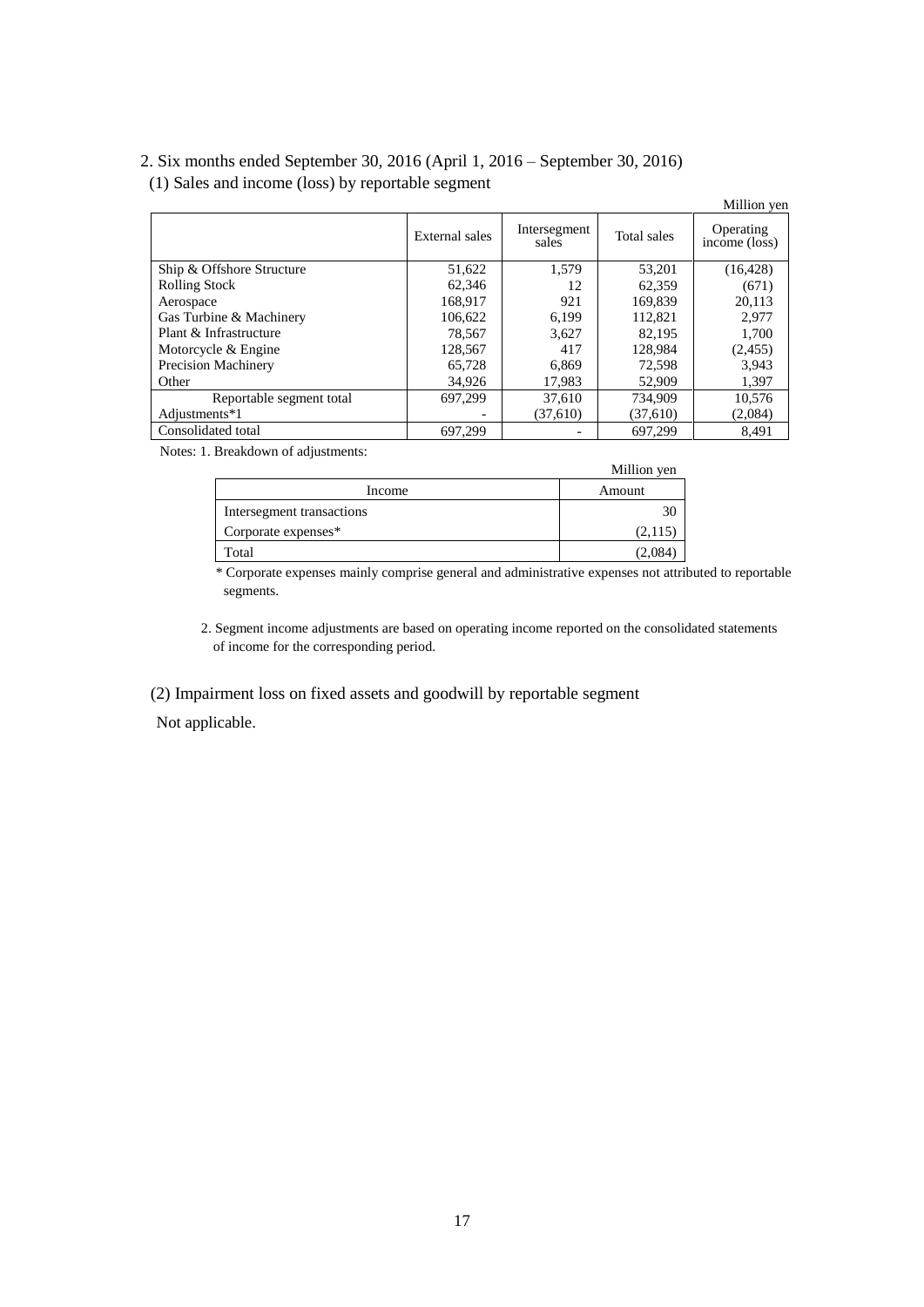## **4. Supplementary information**

## **(1) Orders and sales (consolidated)**

#### **Orders received**

|                            | Six months ended<br>September 30, 2015 |            | Six months ended | September 30, 2016 | Year ended<br>March 31, 2016 |            |
|----------------------------|----------------------------------------|------------|------------------|--------------------|------------------------------|------------|
| Reportable segment         | million ven                            | % of total | million ven      | % of total         | million ven                  | % of total |
| Ship & Offshore Structure  | 67.496                                 | 9.1        | 8,645            | 1.6                | 98.394                       | 5.8        |
| <b>Rolling Stock</b>       | 65,775                                 | 8.9        | 57.716           | 10.7               | 132,133                      | 7.8        |
| Aerospace                  | 134.663                                | 18.2       | 98.904           | 18.3               | 464.286                      | 27.4       |
| Gas Turbine & Machinery    | 115,844                                | 15.6       | 102,658          | 19.0               | 288,903                      | 17.0       |
| Plant & Infrastructure     | 75,046                                 | 10.1       | 34.325           | 6.3                | 138,775                      | 8.1        |
| Motorcycle & Engine        | 143,055                                | 19.3       | 128.567          | 23.8               | 333,595                      | 19.6       |
| <b>Precision Machinery</b> | 64.045                                 | 8.6        | 71.403           | 13.2               | 133,191                      | 7.8        |
| Other                      | 72,896                                 | 9.8        | 36,209           | 6.7                | 104.407                      | 6.1        |
| Total                      | 738.823                                | 100.0      | 538,430          | 100.0              | 1.693.687                    | 100.0      |

Note: The Motorcycle & Engine segment's orders received are equal to its net sales as production is based mainly on estimated demand.

## **Net sales**

|                            | September 30, 2015 | Six months ended | Six months ended<br>September 30, 2016 |            | Year ended<br>March 31, 2016 |            |
|----------------------------|--------------------|------------------|----------------------------------------|------------|------------------------------|------------|
| Reportable segment         | million yen        | % of total       | million yen                            | % of total | million yen                  | % of total |
| Ship & Offshore Structure  | 51,861             | 7.3              | 51,622                                 | 7.4        | 94,888                       | 6.1        |
| <b>Rolling Stock</b>       | 62,769             | 8.8              | 62,346                                 | 8.9        | 146,646                      | 9.5        |
| Aerospace                  | 166,805            | 23.5             | 168.917                                | 24.2       | 351,858                      | 22.8       |
| Gas Turbine & Machinery    | 103,375            | 14.5             | 106,622                                | 15.2       | 236,445                      | 15.3       |
| Plant & Infrastructure     | 55,834             | 7.8              | 78,567                                 | 11.2       | 135,668                      | 8.8        |
| Motorcycle & Engine        | 143,055            | 20.2             | 128,567                                | 18.4       | 333,595                      | 21.6       |
| <b>Precision Machinery</b> | 63,948             | 9.0              | 65,728                                 | 9.4        | 133,175                      | 8.6        |
| Other                      | 60,543             | 8.5              | 34,926                                 | 5.0        | 108,817                      | 7.0        |
| Total                      | 708.194            | 100.0            | 697.299                                | 100.0      | 1.541.096                    | 100.0      |

#### **Order backlog**

|                            |             | Year ended<br>March 31, 2016 |             | Six months ended<br>September 30, 2016 | Six months ended<br>September 30, 2015 |            |
|----------------------------|-------------|------------------------------|-------------|----------------------------------------|----------------------------------------|------------|
| Reportable segment         | million yen | % of total                   | million yen | % of total                             | million yen                            | % of total |
| Ship & Offshore Structure  | 259.921     | 13.4                         | 206,523     | 11.9                                   | 279,632                                | 15.2       |
| <b>Rolling Stock</b>       | 375,729     | 19.5                         | 349,143     | 20.1                                   | 406,063                                | 22.1       |
| Aerospace                  | 608,352     | 31.5                         | 527,726     | 30.5                                   | 454,255                                | 24.7       |
| Gas Turbine & Machinery    | 381.787     | 19.8                         | 360,802     | 20.8                                   | 350,632                                | 19.1       |
| Plant & Infrastructure     | 255,944     | 13.2                         | 233,601     | 13.5                                   | 274,724                                | 14.9       |
| Motorcycle & Engine        |             |                              |             |                                        |                                        |            |
| <b>Precision Machinery</b> | 26,358      | 1.3                          | 32,033      | 1.8                                    | 26.422                                 | 1.4        |
| Other                      | 17,863      | 0.9                          | 19,146      | 1.1                                    | 40,896                                 | 2.2        |
| Total                      | 1.925.957   | 100.0                        | 1.728.978   | 100.0                                  | 1.832.627                              | 100.0      |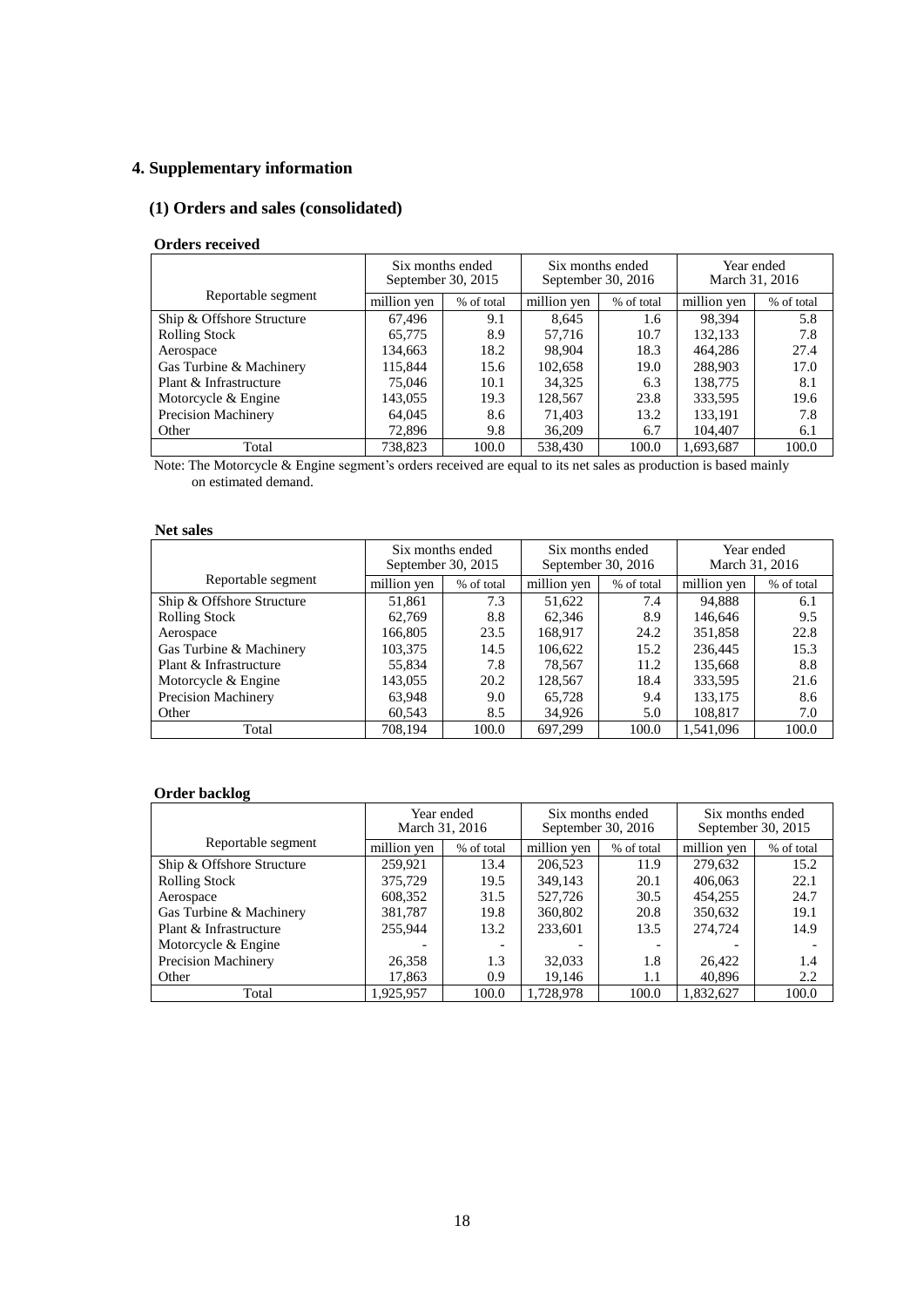## **(2) Net sales by geographic area (consolidated)**

## **Six months ended September 30, 2015 (April 1, 2015 – September 30, 2015)**

|                      |         | Million yen |
|----------------------|---------|-------------|
| Japan                | 276,602 | 39.0%       |
| <b>United States</b> | 187,229 | 26.4%       |
| Europe               | 69,679  | 9.8%        |
| Asia                 | 112,493 | 15.8%       |
| Other areas          | 62,189  | 8.7%        |
| Total                | 708,194 | 100.0%      |

# **Six months ended September 30, 2016 (April 1, 2016 – September 30, 2016)**

|                      |         | Million yen |
|----------------------|---------|-------------|
| Japan                | 292,700 | 41.9%       |
| <b>United States</b> | 170,784 | 24.4%       |
| Europe               | 90,460  | 12.9%       |
| Asia                 | 98,477  | 14.1%       |
| Other areas          | 44,876  | 6.4%        |
| Total                | 697,299 | 100.0%      |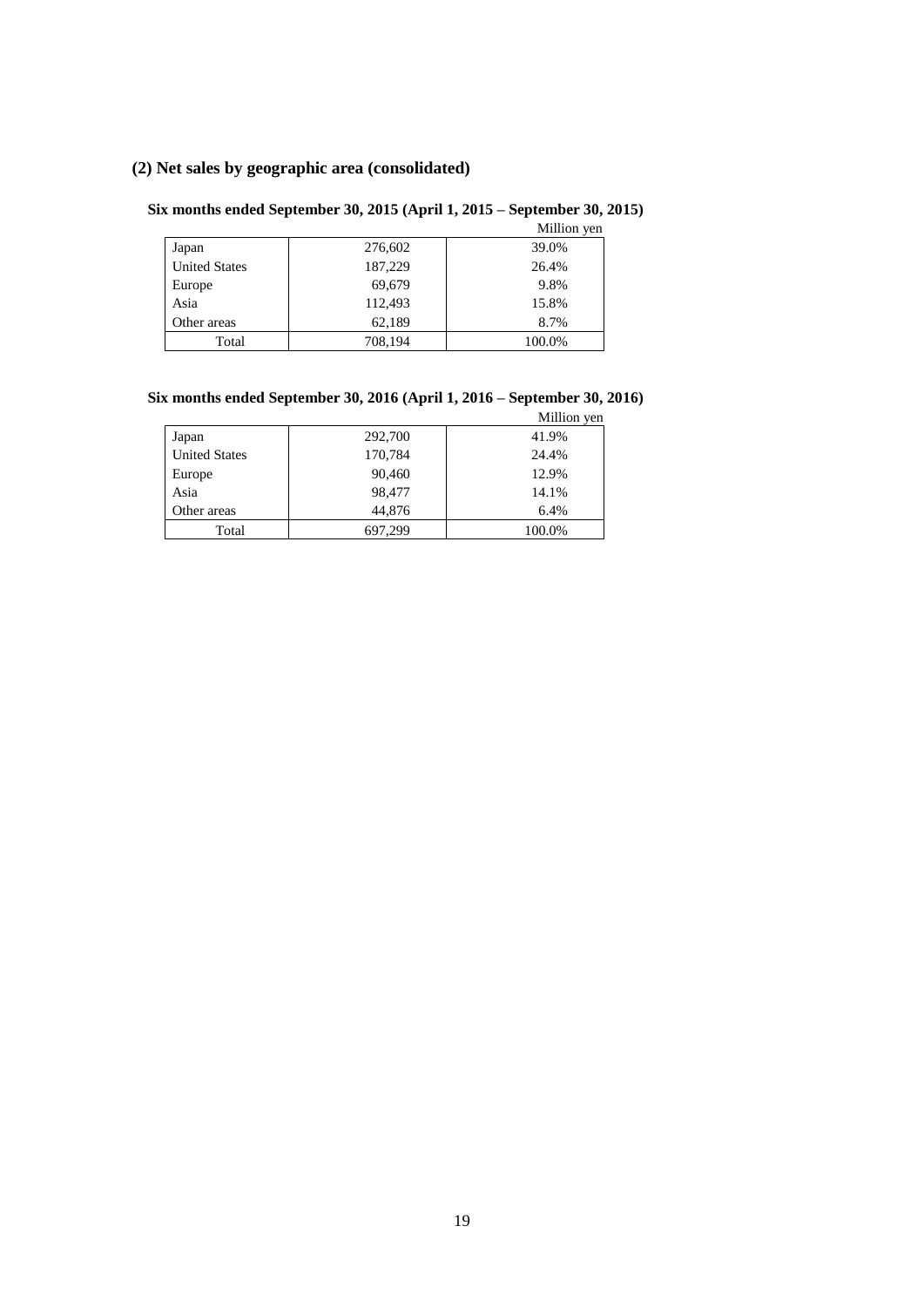## **(3) Supplementary information on earnings forecasts for the fiscal year ending March 31, 2017**

## **1) Consolidated earnings outlook**

|                            |                                                          |                        |                          | Billion yen     |
|----------------------------|----------------------------------------------------------|------------------------|--------------------------|-----------------|
|                            | Outlook for the year ending March 31, 2017 (fiscal 2016) | Fiscal 2015 (ended     |                          |                 |
|                            | Revised forecast                                         | Forecast issued        | Change                   | March 31, 2016) |
|                            | (A)                                                      | September 30, 2016 (B) | $(A - B)$                | (actual)        |
| Net sales                  | 1.510.0                                                  | 1,510.0                | -                        | 1,541.0         |
| Operating income           | 34.0                                                     | 34.0                   | -                        | 95.9            |
| Recurring profit           | 25.0                                                     | 25.0                   | $\overline{\phantom{0}}$ | 93.2            |
| Net income attributable to | 16.5                                                     | 16.5                   | -                        | 46.0            |
| owners of parent           |                                                          |                        |                          |                 |

|                                                                                                              | Outlook for the year ending March 31, 2017 (fiscal 2016) | Fiscal 2015 (ended        |                          |                    |
|--------------------------------------------------------------------------------------------------------------|----------------------------------------------------------|---------------------------|--------------------------|--------------------|
|                                                                                                              | Revised forecast                                         | Forecast issued<br>Change |                          | March 31, 2016)    |
|                                                                                                              | (A)                                                      | July 29, 2016 (B)         | $(A - B)$                | (actual)           |
| Orders received                                                                                              | 1,390.0                                                  | 1,500.0                   | (110.0)                  | 1,693.6            |
| Before-tax ROIC (%)                                                                                          | 3.8%                                                     | 8.3%                      | $(4.5)\%$                | 9.4%               |
| R&D expenses                                                                                                 | 47.0                                                     | 47.0                      | $\overline{\phantom{a}}$ | 43.6               |
| Capital Expenditures                                                                                         | 87.0                                                     | 98.0                      | (11.0)                   | 76.3               |
| Depreciation/amortization                                                                                    | 52.0                                                     | 56.0                      | (4.0)                    | 49.0               |
| Number of employees at<br>end of fiscal year<br>*Number of employees<br>outside of Japan included<br>therein | 35,500<br>*8.900                                         | 35,700<br>$*9,000$        | (200)<br>$*(100)$        | 34,605<br>$*8.708$ |

Notes: 1. Outlook's assumed foreign exchange rates: ¥102 = US\$1, ¥114= 1 euro

2. Before-tax ROIC = (income before income taxes + interest expense) / invested capital.

3. Capital expenditures represent the total of newly recorded property, plant and equipment and newly recorded intangible assets. Depreciation/amortization represents depreciation and amortization expenses on property, plant and equipment and intangible assets.

## **2) Outlook by reportable segment**

(a) Net sales and operating income (loss)

|                            |                                                          |                 |                                              |           |           |                          |                 | Billion yen     |
|----------------------------|----------------------------------------------------------|-----------------|----------------------------------------------|-----------|-----------|--------------------------|-----------------|-----------------|
|                            | Outlook for the year ending March 31, 2017 (fiscal 2016) |                 |                                              |           |           | Fiscal 2015 (ended       |                 |                 |
|                            | Revised forecast                                         |                 | Forecast issued                              |           | Change    |                          | March 31, 2016) |                 |
|                            | (A)                                                      |                 | September 30, 2016 (B)                       |           | $(A - B)$ |                          | (actual)        |                 |
|                            |                                                          | Operating       |                                              | Operating |           | Operating                |                 | Operating       |
|                            | Net sales                                                | income          | Net sales                                    | income    | Net sales | income                   | Net sales       | income          |
| Reportable segment         |                                                          | $(\text{loss})$ |                                              | (loss)    |           | $(\text{loss})$          |                 | $(\text{loss})$ |
| Ship & Offshore Structure  | 105.0                                                    | (20.0)          |                                              |           |           |                          | 94.8            | (7.9)           |
| <b>Rolling Stock</b>       | 140.0                                                    | 2.5             | We didn't disclose the<br>each segment data. |           |           |                          | 146.6           | 9.2             |
| Aerospace                  | 340.0                                                    | 22.0            |                                              |           |           |                          | 351.8           | 45.6            |
| Gas Turbine & Machinery    | 245.0                                                    | 8.0             |                                              |           |           |                          | 236.4           | 16.9            |
| Plant & Infrastructure     | 155.0                                                    | 8.0             |                                              |           |           |                          | 135.6           | 8.5             |
| Motorcycle & Engine        | 305.0                                                    | 9.5             |                                              |           |           |                          | 333.5           | 15.7            |
| <b>Precision Machinery</b> | 140.0                                                    | 9.0             |                                              |           |           |                          | 133.1           | 8.5             |
| Other                      | 80.0                                                     | 3.5             |                                              |           |           |                          | 108.8           | 2.8             |
| Adjustments                |                                                          | (8.5)           |                                              |           |           |                          |                 | (3.7)           |
| Total                      | 1.510.0                                                  | 34.0            | 1.510.0                                      | 34.0      |           | $\overline{\phantom{a}}$ | 1.541.0         | 95.9            |